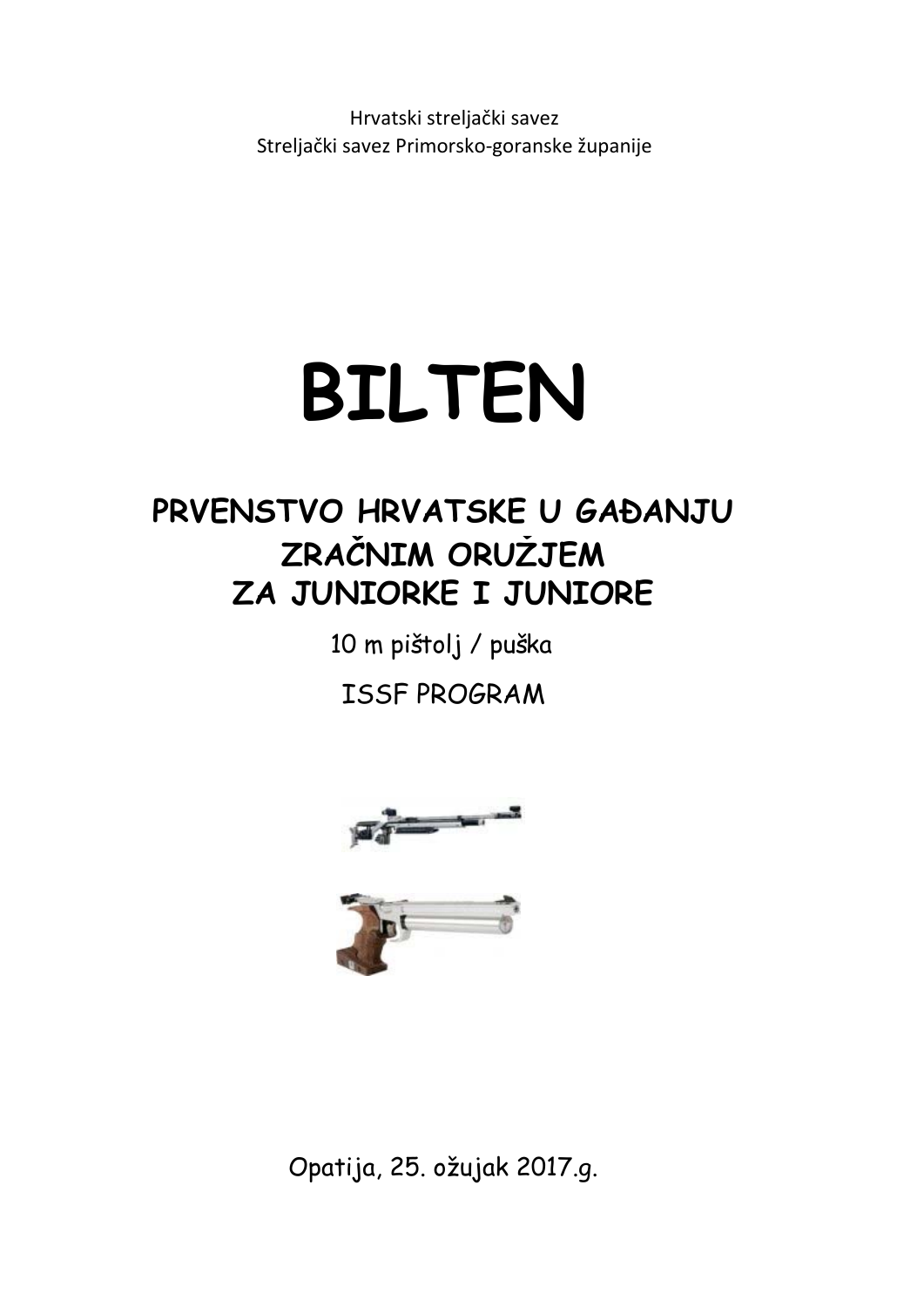

#### **Qualification 10m ZRAČNA PUŠKA JUNIORI RESULTS**



SAT 25 MAR 2017, START TIME 08:30 Opatija

| <b>Rank  FP</b> |              | <b>Bib No   Name</b> |                          | <b>Nation</b>                          | Team                                                                            |                                     |      | <b>Series</b>    |                                     |                  |      | Total |
|-----------------|--------------|----------------------|--------------------------|----------------------------------------|---------------------------------------------------------------------------------|-------------------------------------|------|------------------|-------------------------------------|------------------|------|-------|
|                 |              |                      |                          |                                        |                                                                                 | 1                                   | 2    | 3                | 4                                   | 5                | 6    |       |
|                 | $1\quad 2$   | 1179                 | <b>PETANJEK Borna</b>    | <b>ACEMENT</b>                         | DALMACIJ SD "DALMACIJACEMEN 105.0 106.2 105.6 105.6 104.0 105.1                 |                                     |      |                  |                                     |                  |      | 631.5 |
|                 | 28           | 1654                 |                          | <b>ZAGREB</b><br>1786                  | MIKULJAN Andrija KONČAR SD "KONČAR ZAGREB 1 103.4 104.4 105.1 102.5 104.5 104.0 |                                     |      |                  |                                     |                  |      | 623.9 |
|                 | 3 21         | 1491                 | MARIČIĆ Miran            | 1874                                   | BJELOVARSD "BJELOVAR 1874", Bj 103.5 104.7 102.9 103.8 104.6 101.1              |                                     |      |                  |                                     |                  |      | 620.6 |
| 4               | 8            | 1147                 | TOMAŠEVIĆ Denis MARS     |                                        | SU "MARS", Beli Manastir 101.5 100.3 103.0 103.2 103.1 102.7                    |                                     |      |                  |                                     |                  |      | 613.8 |
|                 | 5 22         | 1047                 | SIKAVICA Josip           | <b>ACEMENT</b>                         | DALMACIJ SD "DALMACIJACEMEN                                                     |                                     |      |                  | 99.8 101.6 101.9 103.3 103.0 101.3  |                  |      | 610.9 |
|                 | 6 12         | 1566                 | ČOLAKOVIĆ Matko VINKOVCI |                                        |                                                                                 |                                     |      |                  | 101.7 101.6 101.7 100.8 101.9 102.0 |                  |      | 609.7 |
| $\mathbf{7}$    | -5           | 1182                 | MALOVIĆ Luka             | <b>DUGA</b><br><b>RESA</b>             | SK "DUGA RESA", Duga                                                            | 100.3 102.1 102.1 101.5 101.8 100.8 |      |                  |                                     |                  |      | 608.6 |
|                 | 8 39         | 1397                 | OBOROVEČKI<br>Martin     | <b>VELIKO</b><br><u>TRGOVIŠĆ</u><br>Е  | SD "VELIKO TRGOVIŠĆ                                                             |                                     |      |                  | 101.9 101.0 101.9 101.6 102.2 99.9  |                  |      | 608.5 |
|                 | 9 31         | 1302                 |                          | <b>IVA VK</b>                          | ŠPAČEK Tomislav LOKOMOT GSD 1887 "LOKOMOTIV                                     |                                     |      |                  | 99.1 102.1 102.2 99.0 102.5 103.3   |                  |      | 608.2 |
|                 | $10 \quad 4$ | 1187                 | ŽIVČIĆ Tin               | <b>DUGA</b><br><b>RESA</b>             | SK "DUGA RESA", Duga                                                            |                                     |      |                  | 99.0 101.4 102.4 101.9 100.6 102.7  |                  |      | 608.0 |
|                 | 11 29        | 1665                 | ŠTRBENAC Luka            | <b>KONČAR</b><br><b>ZAGREB</b><br>1786 | SD "KONČAR ZAGREB 1 101.9 103.2 97.3                                            |                                     |      |                  |                                     | 98.8 103.1 102.6 |      | 606.9 |
|                 | 12 10        | 1202                 | DUNAJ Viktor<br>Lovro    | A                                      | KUSTOŠIJ SK "KUSTOŠIJA", Zagreb                                                 | 97.4                                | 99.6 |                  | 99.6 104.7 102.6 100.1              |                  |      | 604.0 |
|                 | 13 40        | 1791                 | <b>ZADRAVEC Filip</b>    | $\mathbf R$                            | ZELENBO SK "ZELENBOR", Brezje                                                   | 101.6 102.7                         |      | 99.7             |                                     | 96.9 101.9 100.6 |      | 603.4 |
|                 | 14 25        | 1184                 | MOGUŠ Grgur              | <b>DUGA</b><br><b>RESA</b>             | SK "DUGA RESA", Duga                                                            | 102.4                               |      | 99.8 100.9 100.8 |                                     | 99.7             | 99.6 | 603.2 |
|                 | 15 18        | 1308                 | <b>KOLAC Marko</b>       | <b>MIHOVLJA</b><br>N                   | SLOBODA SD "SLOBODA MIHOVLJ 102.0                                               |                                     |      |                  | 97.5 100.7 100.0 102.2 100.2        |                  |      | 602.6 |
|                 | 16 35        |                      | 1757 CERIN Mateo         | <b>ROVINJ</b>                          | SK "ROVINJ", Rovinj                                                             | 102.6                               |      |                  | 98.7 100.1 102.0 100.5 98.1         |                  |      | 602.0 |
|                 | 17 19        |                      | 1548 NOVOSEL Ivan        | $\overline{c}$                         | STRIJELA SD "STRIJELAC", Krušlje                                                |                                     |      |                  | 99.6 96.3 100.1 102.2 101.8 99.8    |                  |      | 599.8 |
|                 | 18 14        |                      | 1640 ČUTURA Vito         | <b>ZAGREB</b><br>1786                  | KONČAR SD "KONČAR ZAGREB 1                                                      |                                     |      |                  | 97.9 101.3 101.8 98.7 101.0 98.6    |                  |      | 599.3 |
|                 | 19 32        |                      | 2284 KVAS Kristijan      | <u>IVA VK</u>                          | LOKOMOT GSD 1887 "LOKOMOTIV                                                     |                                     |      |                  | 98.2 99.1 100.0 102.0 98.9 100.4    |                  |      | 598.6 |
|                 | 20 7         |                      | 1747 SVILIĆ Leon         | ⊵                                      | KARLOVA SK "KARLOVAC", Karlov                                                   |                                     |      |                  | 99.2 102.7 97.4 99.6                | 98.4             | 99.7 | 597.0 |

Version of 25 MAR 2017, 11:38 Q100000IA2503170830.1.AR60.0.001.pdf 4 Page 1 of 3





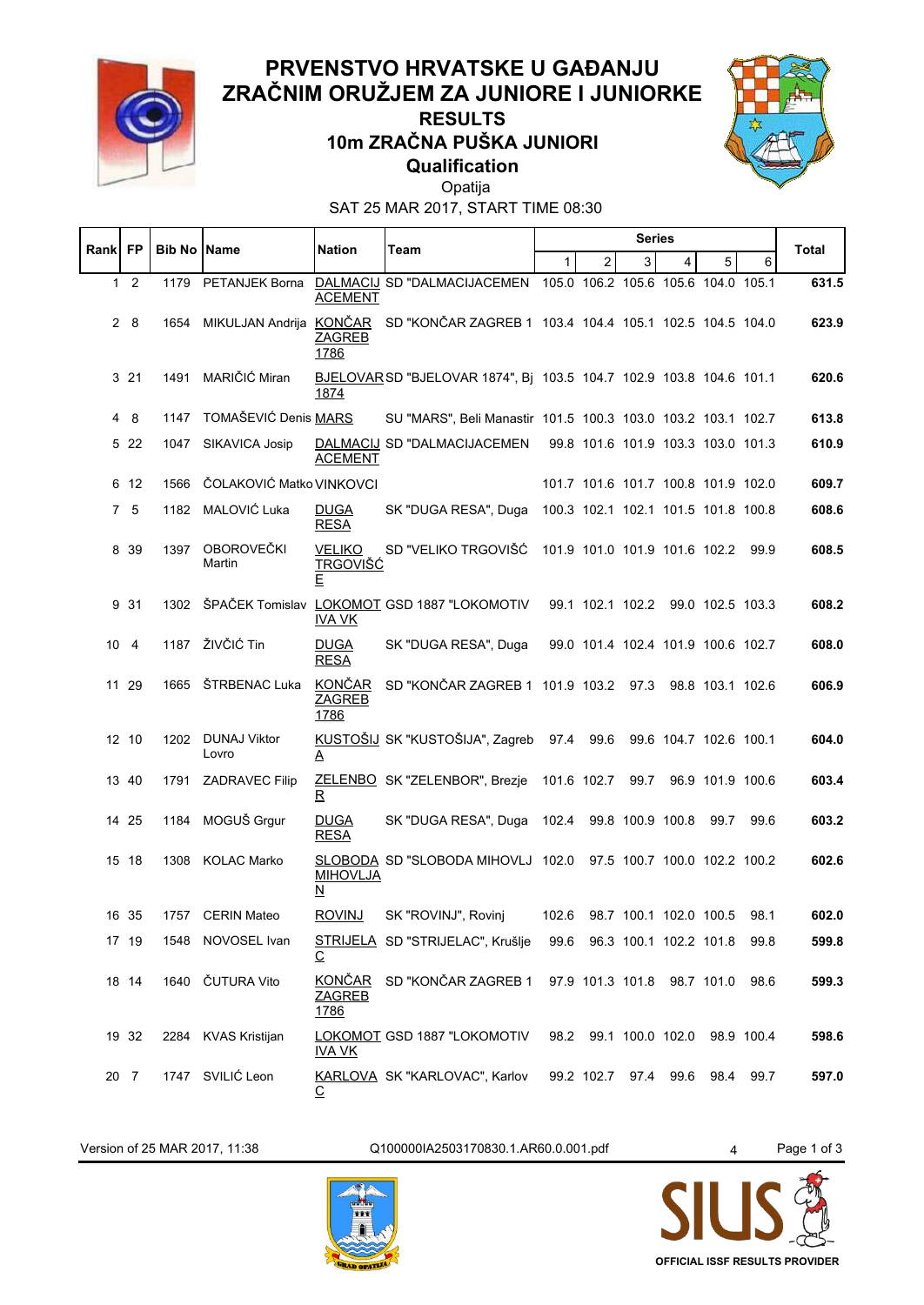|       | <b>FP</b> | <b>Bib No Name</b> |                       | Nation                                | Team                                                                  |       |                | <b>Series</b> |            |                 |            | Total |
|-------|-----------|--------------------|-----------------------|---------------------------------------|-----------------------------------------------------------------------|-------|----------------|---------------|------------|-----------------|------------|-------|
| Rankl |           |                    |                       |                                       |                                                                       | 1     | $\overline{c}$ | 3             | 4          | 5               | 6          |       |
|       | 21 28     | 1687               | KOŠTA Ivan            | <b>DVD</b><br><b>OPATIJA</b>          | SK "DVD-OPATIJA", Opa                                                 | 98.6  | 98.7           | 99.7          | 97.7       |                 | 99.0 101.5 | 595.2 |
|       | 22 10     | 1549               | NOVOSEL Josip         | $\overline{c}$                        | STRIJELA SD "STRIJELAC", Krušlje                                      | 96.1  | 98.4           |               | 97.1 100.7 | 99.4            | 99.0       | 590.7 |
|       | 23 23     | 1058               | ĆORIĆ Božidar         |                                       | DDS 1885 DDS "DDS 1885", Daruva                                       | 98.4  |                | 98.9 101.5    | 98.9       | 96.8            | 93.7       | 588.2 |
|       | 24 12     | 1298               | CINDRIĆ Dominik       | <b>IVA VK</b>                         | LOKOMOT GSD 1887 "LOKOMOTIV                                           | 96.5  | 96.6           | 98.5          | 99.9       | 98.3            | 97.4       | 587.2 |
|       | 25 33     | 1146               | TOMAŠEVIĆ Darko MARS  |                                       | SU "MARS", Beli Manastir                                              | 97.1  | 99.7           | 97.8          | 98.9       | 97.1            | 96.6       | 587.2 |
|       | 26 20     | 1390               | <b>BUNČEC David</b>   | <b>VELIKO</b><br><u>TRGOVIŠĆ</u><br>E | SD "VELIKO TRGOVIŠĆ                                                   | 100.0 | 98.9           | 94.1          | 97.2       | 97.5            | 99.4       | 587.1 |
|       | 27 13     | 1143               | MIHAJLOVIĆ Boris MARS |                                       | SU "MARS", Beli Manastir                                              | 96.1  |                | 97.7 100.8    | 96.8       | 99.4            | 96.2       | 587.0 |
|       | 28 24     | 1400               | SINKOVIĆ Denis        | <b>VELIKO</b><br><b>TRGOVIŠĆ</b><br>E |                                                                       | 99.1  | 98.0           | 95.2          | 98.1       | 99.1            | 97.2       | 586.7 |
| 29    | 3         | 1053               | ŽERAVICA Marko        | <b>ACEMENT</b>                        | DALMACIJ SD "DALMACIJACEMEN                                           | 92.0  | 99.8           | 97.0          | 99.2       |                 | 98.2 100.4 | 586.6 |
| 30    | 7         | 1223               | ŠINTIĆ Luka           | A                                     | KUSTOŠIJ SK "KUSTOŠIJA", Zagreb                                       | 98.1  | 98.8           | 95.9          | 99.5       | 96.9            | 96.4       | 585.6 |
|       | 31 23     | 1200               | DIMOVIĆ Luka          | A                                     | KUSTOŠIJ SK "KUSTOŠIJA", Zagreb 101.5                                 |       | 94.8           | 97.4          | 98.3       | 96.6            | 96.7       | 585.3 |
| 32    | 9         | 1119               | PEČARIĆ Kristijan     | 1252                                  | KRIŽEVCI SK "KRIŽEVCI 1252", Kri                                      | 97.1  | 98.4           | 99.8          | 97.9       | 98.6            | 93.3       | 585.1 |
|       | 33 19     | 1387               | <b>BANOVEC Borna</b>  | VELIKO<br><b>TRGOVIŠĆ</b><br>Е        | SD "VELIKO TRGOVIŠĆ                                                   | 101.8 | 96.5           | 95.2          | 98.1       | 96.6            | 96.8       | 585.0 |
|       | 34 25     | 1793               | ŽIVKO Luka            | R                                     | ZELENBO SK "ZELENBOR", Brezje                                         | 100.6 | 98.3           | 99.2          | 93.7       | 94.5            | 98.4       | 584.7 |
|       | 35 36     | 1307               | <b>KOLAC Goran</b>    | <b>MIHOVLJA</b><br>N                  | SLOBODA SD "SLOBODA MIHOVLJ                                           | 93.6  | 95.8           |               | 98.0 100.1 | 99.8            | 97.1       | 584.4 |
|       | 36 30     |                    | 1124 UDVARI Matija    | 1252                                  | KRIŽEVCI SK "KRIŽEVCI 1252", Kri                                      | 96.0  | 95.7           | 98.6          | 96.2       |                 | 96.1 101.4 | 584.0 |
|       | 37 17     |                    |                       | $\overline{c}$                        | 1543 ĐONLAGIĆ Antonio STRIJELA SD "STRIJELAC", Krušlje 97.0 95.8 99.3 |       |                |               | 96.4       |                 | 98.8 96.1  | 583.4 |
|       | 38 37     |                    | 1544 HOTI Ardijan     | <b>STRIJELA</b><br>С                  |                                                                       | 93.1  | 95.1           | 97.3          | 98.6       |                 | 96.9 100.5 | 581.5 |
| 39 1  |           |                    | 1486 BUZUK Marko      | 1874                                  | BJELOVARSD "BJELOVAR 1874", Bi 95.5 93.9                              |       |                | 96.8          |            | 98.2 100.4 96.0 |            | 580.8 |
| 40    | 3         | 1073               | <b>BOGDAN</b> Ivan    |                                       | DDS 1885 DDS "DDS 1885", Daruva                                       | 93.9  | 94.2           | 98.8          | 98.0       | 98.9            | 95.9       | 579.7 |
| 41 9  |           | 1893               | RAKIĆ Dominick        | <b>SAVICA</b>                         |                                                                       | 95.5  | 99.0           | 97.8          | 95.6       | 96.0            | 94.9       | 578.8 |
|       | 42 31     |                    | 1204 GOTAL Patrik     | <b>KUSTOŠIJ</b><br>A                  |                                                                       | 97.4  | 96.2           | 98.6          | 93.5       | 97.0            | 95.9       | 578.6 |
|       | 43 35     | 1496               | TARITAŠ Bruno         | 1874                                  | BJELOVAR SD "BJELOVAR 1874", Bj                                       | 94.9  | 94.9           | 94.7          | 95.8       | 98.7            | 96.6       | 575.6 |
|       | 44 15     | 1756               | <b>CAFOLLA Nereo</b>  | <b>ROVINJ</b>                         | SK "ROVINJ", Rovinj                                                   | 97.2  | 97.1           | 97.9          | 90.5       | 95.7            | 95.4       | 573.8 |
|       | 45 13     | 1181               | <b>BILIĆ Lukas</b>    | <b>DUGA</b><br><b>RESA</b>            |                                                                       | 96.5  | 96.7           | 98.6          | 97.1       | 93.2            | 91.2       | 573.3 |
|       | 46 32     |                    | 1774 ZAHARIJA Rafael  | <b>ROVINJ</b>                         | SK "ROVINJ", Rovinj                                                   | 89.1  | 99.0           |               | 99.0 91.7  |                 | 96.3 97.4  | 572.5 |

Version of 25 MAR 2017, 11:38 Q100000IA2503170830.1.AR60.0.001.pdf 4 Page 2 of 3



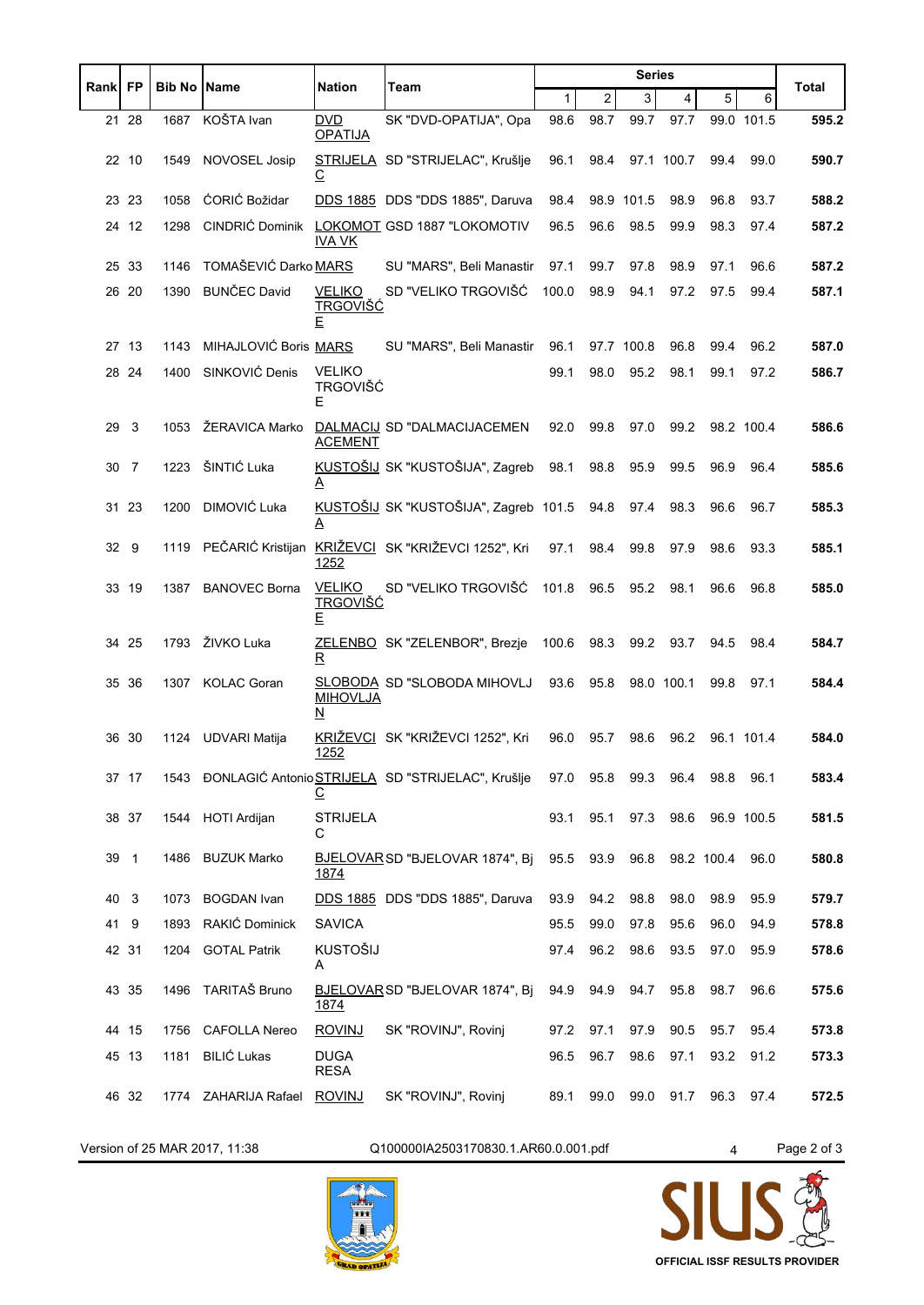|      |           |                    |                                 |                              | Team                                               |              |                | <b>Series</b> |      |      |      |       |
|------|-----------|--------------------|---------------------------------|------------------------------|----------------------------------------------------|--------------|----------------|---------------|------|------|------|-------|
| Rank | <b>FP</b> | <b>Bib No Name</b> |                                 | <b>Nation</b>                |                                                    | $\mathbf{1}$ | $\overline{2}$ | 3             | 4    | 5    | 6    | Total |
|      | 47 30     | 1121               |                                 | 1252                         | SRBLJINOVIĆ Filip KRIŽEVCI SK "KRIŽEVCI 1252", Kri | 96.6         | 95.5           | 96.2          | 96.2 | 93.0 | 94.7 | 572.2 |
|      | 48 33     | 1483               | <b>VIHER Dominik</b><br>Antonio | SOPOT                        |                                                    | 95.6         | 94.1           | 94.6          | 96.3 | 95.6 | 95.0 | 571.2 |
|      | 49 17     | 1417               | MESIĆ Ivan-Leon                 | <b>PODRAVK</b><br>А          |                                                    | 92.3         | 94.0           | 96.8          | 96.0 | 92.2 | 93.9 | 565.2 |
|      | 50 21     | 1172               |                                 |                              | PJEROBON Mateo DDS 1885 DDS "DDS 1885", Daruva     | 87.8         | 99.8           | 89.8          | 94.5 | 95.9 | 96.6 | 564.4 |
|      | 51 11     | 1399               | POŠTEK Karlo                    | VELIKO<br>TRGOVIŠĆ<br>Е      |                                                    | 96.9         | 95.9           | 87.8          | 94.5 | 93.1 | 95.7 | 563.9 |
| 52 6 |           | 2285               | ČAJKO TOPIĆ Ivor KONČAR         | <b>ZAGREB</b><br>1786        |                                                    | 95.0         | 96.2           | 91.7          | 88.1 | 93.6 | 96.5 | 561.1 |
| 53   | -4        | 1590               | LONČAR Danijel                  | <b>DUB</b>                   | SK "DUB", Malinska                                 | 90.1         | 92.4           | 94.0          | 95.0 | 93.7 | 95.3 | 560.5 |
|      | 54 20     | 1782               | PAJNOGAČ Karlo                  | <u>R</u>                     | ZELENBO SK "ZELENBOR", Brezje                      | 91.6         | 97.3           | 93.6          | 95.7 | 93.0 | 89.1 | 560.3 |
| 55   | 5         | 1748               | SVILIĆ Petar                    | С                            | KARLOVA SK "KARLOVAC", Karlov                      | 96.0         | 87.4           | 96.3          | 95.6 | 90.0 | 94.1 | 559.4 |
| 56   | - 16      | 1306               | JANČIKIĆ Matija                 | <b>MIHOVLJA</b><br>N         | <b>SLOBODA SD "SLOBODA MIHOVLJ</b>                 | 89.9         | 91.2           | 93.4          | 89.9 | 96.3 | 98.6 | 559.3 |
|      | 57 28     |                    | 1752 VRCIĆ Tvrtko               | С                            | KARLOVA SK "KARLOVAC", Karlov                      | 93.8         | 93.6           | 90.3          | 93.0 | 94.6 | 92.1 | 557.4 |
|      | 58 27     | 1595               | <b>ŠPLEHAR Patrik</b>           | <b>DUB</b>                   | SK "DUB", Malinska                                 | 91.8         | 91.8           | 92.4          | 91.4 | 85.4 | 91.9 | 544.7 |
|      | 59 29     | 1742               | <b>PISK Filip</b>               | <b>KARLOVA</b><br>C          |                                                    | 85.8         | 94.0           | 91.3          | 93.2 | 92.7 | 85.4 | 542.4 |
| 60   | 6         | 1680               | BOŽIĆ Lucijan                   | <b>DVD</b><br><b>OPATIJA</b> | SK "DVD-OPATIJA", Opa                              | 87.3         | 89.4           | 90.1          | 85.1 | 88.2 | 94.0 | 534.1 |
|      | 61 14     | 2252               | BALENOVIĆ Marko PAPIRNIČ        | AR.                          |                                                    | 88.2         | 85.8           | 90.5          | 90.0 | 87.9 | 91.4 | 533.8 |
|      | 62 27     | 1684               | HRŽIĆ Adrijan                   | <b>DVD</b><br><b>OPATIJA</b> | SK "DVD-OPATIJA", Opa                              | 85.6         | 87.5           | 88.8          | 86.9 | 93.6 | 88.2 | 530.6 |
|      | 63 34     | 2436               | JURIČIĆ Carlo                   | PAPIRNIČ<br>AR.              |                                                    | 85.1         | 83.0           | 90.1          | 83.3 | 89.9 | 78.0 | 509.4 |
|      | 64 24     | 1594               | <b>POTNAR Filip</b>             | DUB                          | SK "DUB", Malinska                                 | 84.3         | 85.0           | 87.7          | 77.9 | 85.0 | 88.4 | 508.3 |
|      |           | 1189               | MIHALIĆ Dorian                  | <b>DUGA</b><br><b>RESA</b>   |                                                    |              |                |               |      |      |      |       |

Protest Date / Time:

**Summary** 

Number of athletes on this list: 65; Total number of athletes: 65; Total number of teams: 17

| Legend          |                                           |                     |                                                  |                   |                                        | BABD1B3B                       |
|-----------------|-------------------------------------------|---------------------|--------------------------------------------------|-------------------|----------------------------------------|--------------------------------|
| $\overline{FP}$ | <b>Team Member</b><br><b>Firing Point</b> | <b>Bib No</b><br>QF | <b>Bib Number</b><br><b>Qualified for Finals</b> | <b>DNS</b><br>Rem | <b>Did Not Start</b><br><b>Remarks</b> |                                |
|                 | Version of 25 MAR 2017, 11:38             |                     | Q100000IA2503170830.1.AR60.0.001.pdf             |                   | 1A9A<br>4                              | Page 3 of 3                    |
|                 |                                           | -111                |                                                  |                   |                                        | OFFICIAL ISSF RESULTS PROVIDER |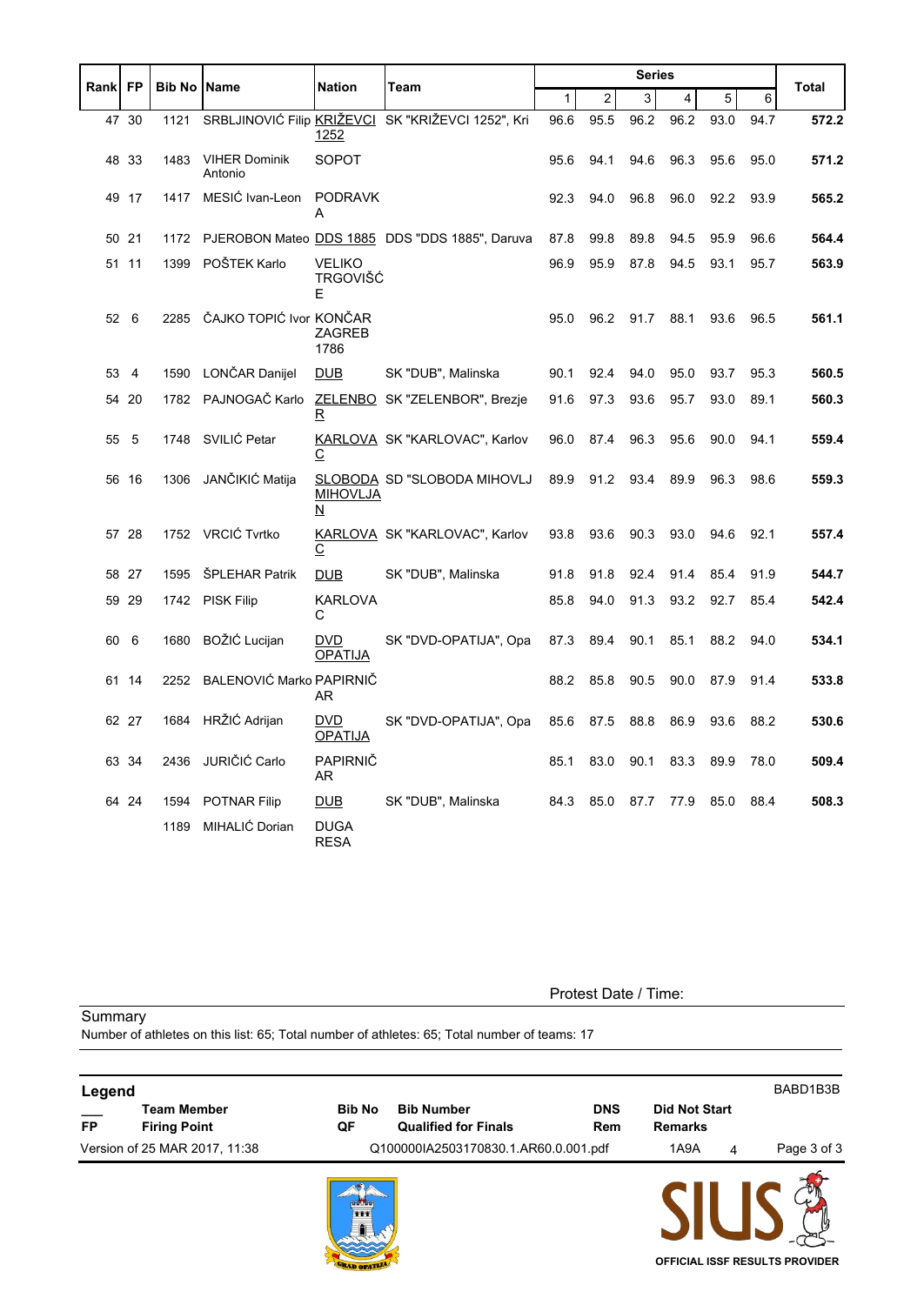

#### **10m ZRAČNA PUŠKA JUNIORI PRVENSTVO HRVATSKE U GAĐANJU ZRAČNIM ORUŽJEM ZA JUNIORE I JUNIORKE FINAL RESULTS**



# Opatija

SAT 25 MAR 2017, START TIME 08:30

|                | Rank Bib No Name |                         | Nation/Team                                                                |                      |                        | <b>Series</b>        |                                     |                                     |                      |              |              | <b>Total</b> | Rem   |  |
|----------------|------------------|-------------------------|----------------------------------------------------------------------------|----------------------|------------------------|----------------------|-------------------------------------|-------------------------------------|----------------------|--------------|--------------|--------------|-------|--|
|                |                  |                         |                                                                            |                      |                        |                      | $\mathbf{1}$                        | $\overline{2}$                      | 3                    | 4            | 5            | 6            |       |  |
| $\mathbf 1$    | 1654             | <b>MIKULJAN Andrija</b> | 1786                                                                       |                      | <b>KONCAR ZAGREB</b>   |                      |                                     | 103.4 104.4 105.1 102.5 104.5 104.0 |                      |              |              |              | 623.9 |  |
|                |                  | Finals shots:           | 10.6<br>10.2<br>10.1                                                       | 10.4<br>10.2<br>10.3 | 10.5<br>10.3<br>10.6   | 10.7<br>10.2<br>10.3 | 10.1<br>10.7                        | 10.4<br>9.4                         | 9.8<br>9.9           | 10.3<br>9.8  | 10.4<br>10.3 | 10.2<br>10.9 | 246.6 |  |
| $\mathbf{2}$   |                  | 1147 TOMAŠEVIĆ Denis    | <b>MARS</b>                                                                |                      |                        |                      |                                     | 101.5 100.3 103.0 103.2 103.1 102.7 |                      |              |              |              | 613.8 |  |
|                |                  | Finals shots:           | 10.4<br>10.1<br>9.9                                                        | 9.8<br>10.5<br>10.8  | 9.9<br>10.7<br>9.7     | 10.5<br>10.4<br>10.2 | 10.3<br>10.0                        | 9.7<br>9.9                          | 10.3<br>10.6         | 10.4<br>9.4  | 10.7<br>9.9  | 10.4<br>10.2 | 244.7 |  |
| 3              |                  | 1179 PETANJEK Borna     |                                                                            |                      | <b>DALMACIJACEMENT</b> |                      |                                     | 105.0 106.2 105.6 105.6 104.0 105.1 |                      |              |              |              | 631.5 |  |
|                |                  | Finals shots:           | 10.5<br>9.8<br>10.3<br>10.4<br>10.3<br>9.5<br>10.7<br>10.6<br>10.1<br>10.0 |                      |                        | 9.7<br>10.5          | 10.5<br>10.4                        | 10.0<br>10.1                        | 9.9<br>10.1          | 9.3<br>10.4  | 10.5<br>10.4 | 224.0        |       |  |
| 4              | 1491             | MARIČIĆ Miran           | <b>BJELOVAR 1874</b>                                                       |                      |                        |                      | 103.5 104.7 102.9 103.8 104.6 101.1 |                                     |                      |              |              | 620.6        |       |  |
|                |                  | Finals shots:           | 9.5<br>10.1<br>10.6<br>10.0<br>10.2<br>10.5<br>10.1<br>10.7                |                      |                        | 10.3<br>10.4         | 9.7<br>10.0                         | 10.2<br>9.0                         | 10.0<br>9.1          | 10.4<br>10.4 | 10.7<br>9.8  | 201.7        |       |  |
| 5              |                  | 1566 ČOLAKOVIĆ Matko    |                                                                            | <b>VINKOVCI</b>      |                        |                      |                                     | 101.7 101.6 101.7 100.8 101.9 102.0 |                      |              |              |              | 609.7 |  |
|                |                  | Finals shots:           | 10.7<br>9.6                                                                | 10.4<br>9.2          | 10.4<br>10.7           | 10.9<br>10.1         | 10.0<br>8.9                         | 10.1<br>10.4                        | 9.8<br>9.7           | 10.6<br>8.2  |              | 10.5 10.5    | 180.7 |  |
| 6              |                  | 1397 OBOROVEČKI Martin  |                                                                            |                      | VELIKO TRGOVIŠĆE       |                      |                                     | 101.9 101.0 101.9 101.6 102.2       |                      |              |              | 99.9         | 608.5 |  |
|                |                  | Finals shots:           | 10.7<br>10.4                                                               | 10.6<br>9.8          | 10.2<br>9.5            | 10.8<br>10.4         | 9.2<br>10.6                         | 9.9<br>10.0                         | 10.3                 | 10.7         | 9.1          | 10.1         | 162.3 |  |
| 7 <sup>7</sup> |                  | 1047 SIKAVICA Josip     |                                                                            |                      | <b>DALMACIJACEMENT</b> |                      |                                     | 99.8 101.6 101.9 103.3 103.0 101.3  |                      |              |              |              | 610.9 |  |
|                |                  | Finals shots:           | 10.1<br>9.7                                                                | 10.1<br>10.3         | 10.0<br>9.8            | 9.5<br>10.4          | 9.8                                 | 9.7                                 | 9.6                  |              | 10.3 10.5    | 9.7          | 139.5 |  |
| 8              |                  | 1182 MALOVIĆ Luka       | <b>DUGA RESA</b>                                                           |                      |                        |                      | 100.3 102.1 102.1 101.5 101.8 100.8 |                                     |                      |              |              | 608.6        |       |  |
|                |                  | Finals shots:           | 8.9<br>9.6<br>6.5<br>8.5<br>10.3<br>9.4                                    |                      |                        | 7.7                  | 9.7                                 | 8.8                                 | 10.0                 |              | $9.2$ 10.3   | 108.9        |       |  |
|                |                  |                         |                                                                            |                      |                        |                      |                                     |                                     | Protest Date / Time: |              |              |              |       |  |

**Summary** 

Number of athletes on this list: 8; Total number of athletes: 65

| Legend<br><b>Bib No</b> | <b>Bib Number</b>             | Rem | <b>Remarks</b>                       | <b>SO</b> | off for tie |   | 63F73F7E<br>Athlete eliminated by Shoot- |
|-------------------------|-------------------------------|-----|--------------------------------------|-----------|-------------|---|------------------------------------------|
| S-off                   | Shoot-off                     |     |                                      |           |             |   |                                          |
|                         | Version of 25 MAR 2017, 17:12 |     | F100000IA2503171640.1.AR60.0.001.pdf |           | 1A9A        | 4 | Page 1 of 1                              |
|                         |                               |     |                                      |           |             |   |                                          |

**OFFICIAL ISSF RESULTS PROVIDER**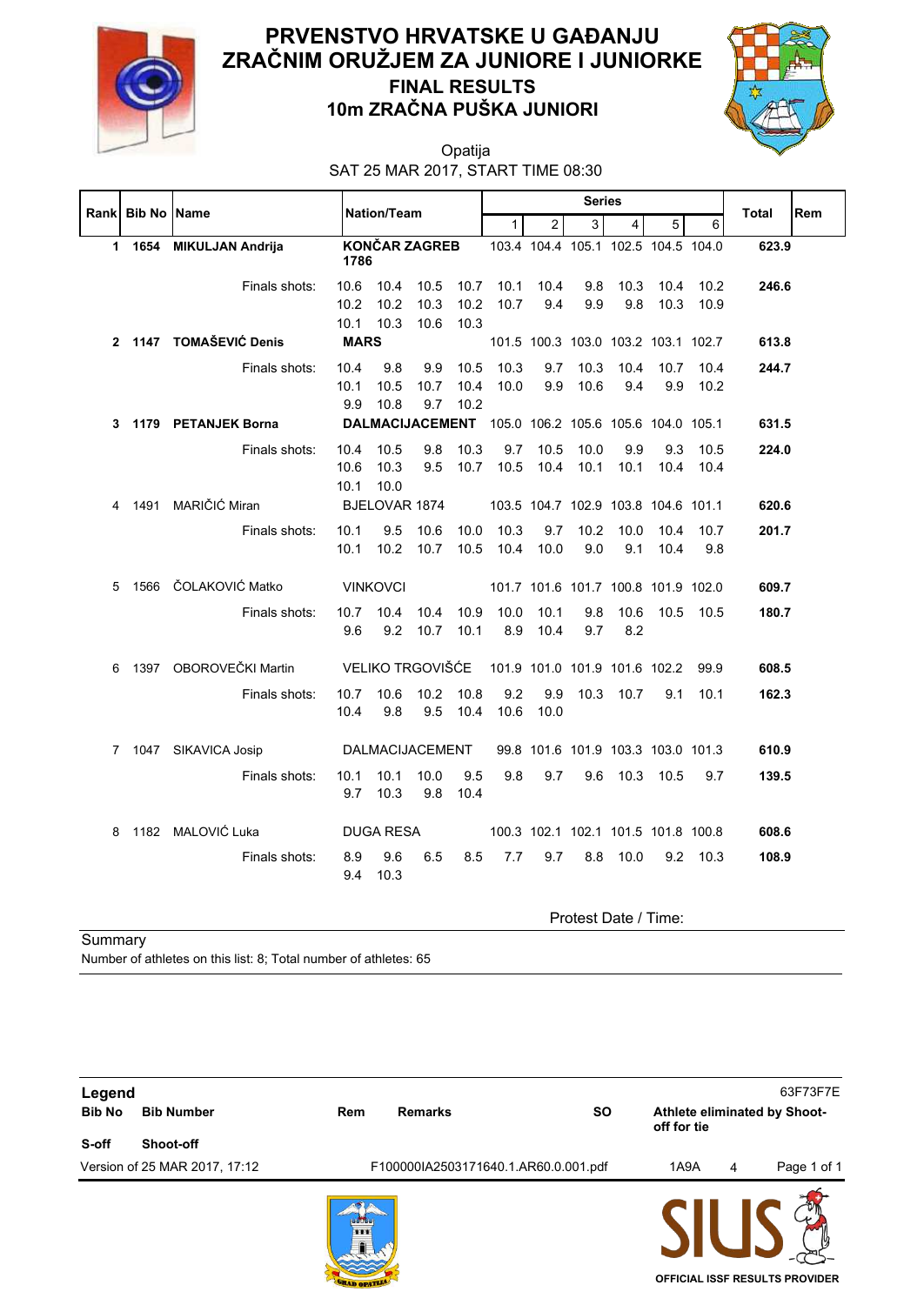

#### **TEAM 10m ZRAČNA PUŠKA JUNIORI RESULTS**



SAT 25 MAR 2017, START TIME 08:30 Opatija

|                | <b>Rankl Bib No IName</b> |                                            |              |                  | <b>Series</b>    |                                     |                  |            | Total<br><b>Remarks</b> |
|----------------|---------------------------|--------------------------------------------|--------------|------------------|------------------|-------------------------------------|------------------|------------|-------------------------|
|                |                           |                                            | $\mathbf{1}$ | 2                | 3                | 4                                   | 5                | 6          |                         |
| 1              |                           | SD "KONČAR ZAGREB 1786",<br>Zagreb         |              |                  |                  | 303.2 308.9 304.2 300.0 308.6 305.2 |                  |            | 1830.1                  |
|                | 1654                      | MIKULJAN Andrija                           |              |                  |                  | 103.4 104.4 105.1 102.5 104.5 104.0 |                  |            | 623.9                   |
|                | 1665                      | ŠTRBENAC Luka                              |              | 101.9 103.2      | 97.3             |                                     | 98.8 103.1 102.6 |            | 606.9                   |
|                | 1640                      | ČUTURA Vito                                |              | 97.9 101.3 101.8 |                  |                                     | 98.7 101.0       | 98.6       | 599.3                   |
| $\overline{2}$ |                           | <b>SD "DALMACIJACEMENT", Solin</b>         |              |                  |                  | 296.8 307.6 304.5 308.1 305.2 306.8 |                  |            | 1829.0                  |
|                |                           | 1179 PETANJEK Borna                        |              |                  |                  | 105.0 106.2 105.6 105.6 104.0 105.1 |                  |            | 631.5                   |
|                |                           | 1047 SIKAVICA Josip                        |              |                  |                  | 99.8 101.6 101.9 103.3 103.0 101.3  |                  |            | 610.9                   |
|                |                           | 1053 ŽERAVICA Marko                        | 92.0         | 99.8             | 97.0             | 99.2                                |                  | 98.2 100.4 | 586.6                   |
| 3              |                           | SK "DUGA RESA", Duga Resa                  |              |                  |                  | 301.7 303.3 305.4 304.2 302.1 303.1 |                  |            | 1819.8                  |
|                |                           | 1182 MALOVIĆ Luka                          | 100.3        |                  |                  | 102.1 102.1 101.5 101.8 100.8       |                  |            | 608.6                   |
|                | 1187                      | ŽIVČIĆ Tin                                 |              |                  |                  | 99.0 101.4 102.4 101.9 100.6 102.7  |                  |            | 608.0                   |
|                |                           | 1184 MOGUŠ Grgur                           | 102.4        |                  | 99.8 100.9 100.8 |                                     | 99.7             | 99.6       | 603.2                   |
| 4              |                           | GSD 1887 "LOKOMOTIVA",<br><b>Vinkovci</b>  |              |                  |                  | 293.8 297.8 300.7 300.9 299.7 301.1 |                  |            | 1794.0                  |
|                |                           | 1302 ŠPAČEK Tomislav                       |              | 99.1 102.1 102.2 |                  |                                     | 99.0 102.5 103.3 |            | 608.2                   |
|                |                           | 2284 KVAS Kristijan                        | 98.2         | 99.1             | 100.0 102.0      |                                     |                  | 98.9 100.4 | 598.6                   |
|                |                           | 1298 CINDRIĆ Dominik                       | 96.5         | 96.6             | 98.5             | 99.9                                | 98.3             | 97.4       | 587.2                   |
| 5              |                           | SU "MARS", Beli Manastir                   |              |                  |                  | 294.7 297.7 301.6 298.9 299.6 295.5 |                  |            | 1788.0                  |
|                |                           | 1147 TOMAŠEVIĆ Denis                       |              |                  |                  | 101.5 100.3 103.0 103.2 103.1       |                  | 102.7      | 613.8                   |
|                |                           | 1146 TOMAŠEVIĆ Darko                       | 97.1         | 99.7             | 97.8             | 98.9                                | 97.1             | 96.6       | 587.2                   |
|                |                           | 1143 MIHAJLOVIĆ Boris                      | 96.1         |                  | 97.7 100.8       | 96.8                                | 99.4             | 96.2       | 587.0                   |
| 6              |                           | SD "VELIKO TRGOVIŠĆE", Veliko<br>Trgovišće |              |                  |                  | 303.7 296.4 291.2 296.9 296.3 296.1 |                  |            | 1780.6                  |
|                |                           | 1397 OBOROVEČKI Martin                     |              |                  |                  | 101.9 101.0 101.9 101.6 102.2       |                  | 99.9       | 608.5                   |
|                | 1390                      | <b>BUNČEC David</b>                        | 100.0        | 98.9             | 94.1             | 97.2                                | 97.5             | 99.4       | 587.1                   |
|                |                           | 1387 BANOVEC Borna                         | 101.8        | 96.5             | 95.2             | 98.1                                | 96.6             | 96.8       | 585.0                   |
| $\overline{7}$ |                           | SD "BJELOVAR 1874", Bjelovar               |              |                  |                  | 293.9 293.5 294.4 297.8 303.7 293.7 |                  |            | 1777.0                  |
|                | 1491                      | MARIČIĆ Miran                              |              |                  |                  | 103.5 104.7 102.9 103.8 104.6 101.1 |                  |            | 620.6                   |
|                | 1486                      | <b>BUZUK Marko</b>                         | 95.5         | 93.9             | 96.8             |                                     | 98.2 100.4       | 96.0       | 580.8                   |
|                | 1496                      | TARITAŠ Bruno                              | 94.9         | 94.9             | 94.7             | 95.8                                | 98.7             | 96.6       | 575.6                   |

Version of 25 MAR 2017, 11:39 Q100000TA2503170830.1.AR60.0.001.pdf 4 Page 1 of 3



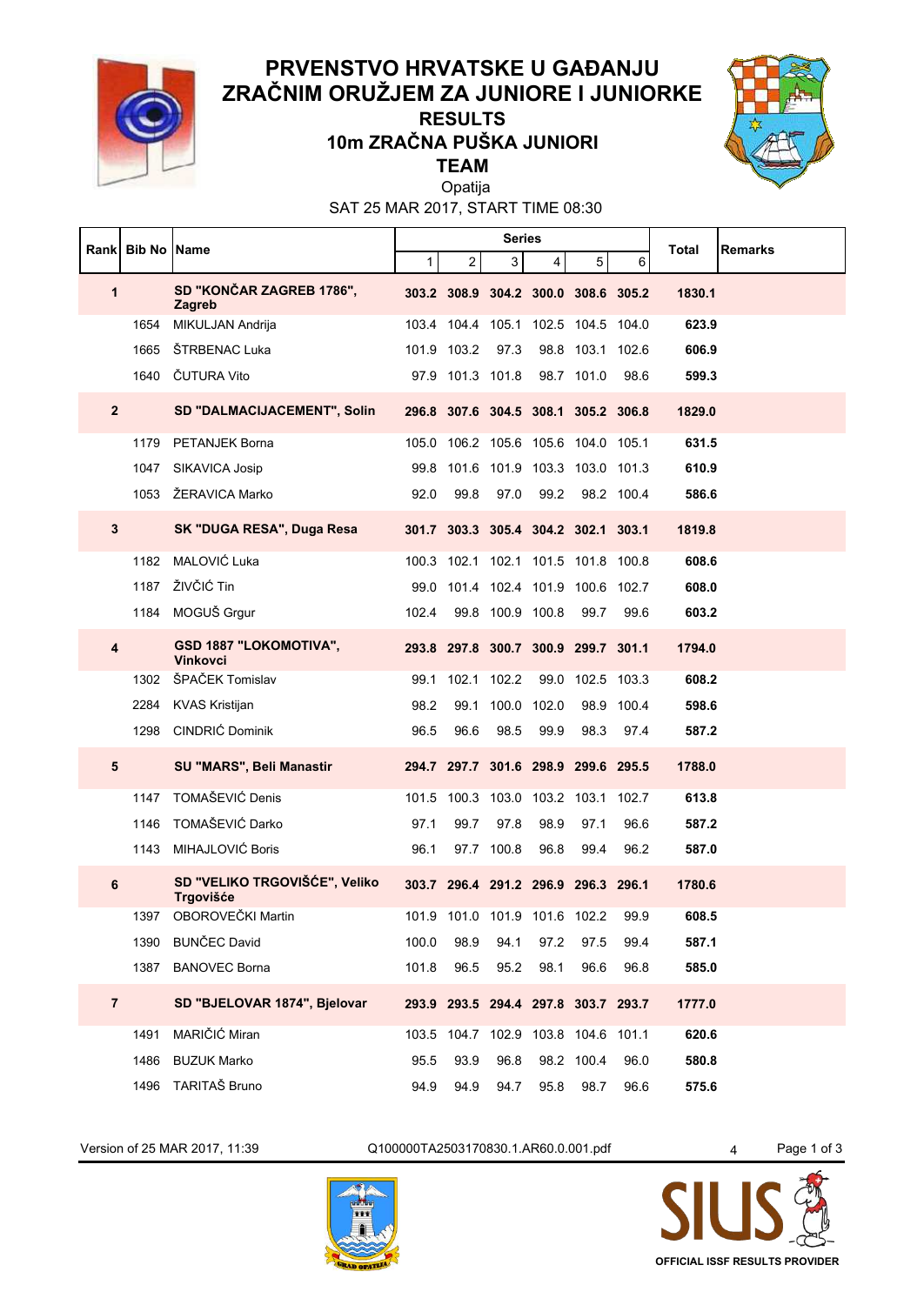|    | Rank Bib No Name |                                               | <b>Series</b> |            |                |                        |                                     | Total<br><b>Remarks</b> |        |
|----|------------------|-----------------------------------------------|---------------|------------|----------------|------------------------|-------------------------------------|-------------------------|--------|
|    |                  |                                               | $\mathbf{1}$  | 2          | 3 <sup>1</sup> | 4                      | 5                                   | 6                       |        |
| 8  |                  | SK "KUSTOŠIJA", Zagreb                        |               |            |                |                        | 297.0 293.2 292.9 302.5 296.1 293.2 |                         | 1774.9 |
|    | 1202             | <b>DUNAJ Viktor Lovro</b>                     | 97.4          | 99.6       |                |                        | 99.6 104.7 102.6 100.1              |                         | 604.0  |
|    | 1223             | ŠINTIĆ Luka                                   | 98.1          | 98.8       | 95.9           | 99.5                   | 96.9                                | 96.4                    | 585.6  |
|    | 1200             | DIMOVIĆ Luka                                  | 101.5         | 94.8       | 97.4           | 98.3                   | 96.6                                | 96.7                    | 585.3  |
| 9  |                  | SD "STRIJELAC", Krušljevo<br><b>Strijelac</b> |               |            |                |                        | 292.7 290.5 296.5 299.3 300.0 294.9 |                         | 1773.9 |
|    | 1548             | NOVOSEL Ivan                                  | 99.6          |            |                | 96.3 100.1 102.2 101.8 |                                     | 99.8                    | 599.8  |
|    | 1549             | NOVOSEL Josip                                 | 96.1          | 98.4       | 97.1           | 100.7                  | 99.4                                | 99.0                    | 590.7  |
|    |                  | 1543 ĐONLAGIĆ Antonio                         | 97.0          | 95.8       | 99.3           | 96.4                   | 98.8                                | 96.1                    | 583.4  |
| 10 |                  | SK "ZELENBOR", Brezje                         |               |            |                |                        | 293.8 298.3 292.5 286.3 289.4 288.1 |                         | 1748.4 |
|    | 1791             | <b>ZADRAVEC Filip</b>                         | 101.6         | 102.7      | 99.7           |                        | 96.9 101.9                          | 100.6                   | 603.4  |
|    | 1793             | ŽIVKO Luka                                    | 100.6         | 98.3       | 99.2           | 93.7                   | 94.5                                | 98.4                    | 584.7  |
|    |                  | 1782 PAJNOGAČ Karlo                           | 91.6          | 97.3       | 93.6           | 95.7                   | 93.0                                | 89.1                    | 560.3  |
| 11 |                  | SK "ROVINJ", Rovinj                           |               |            |                |                        | 288.9 294.8 297.0 284.2 292.5 290.9 |                         | 1748.3 |
|    | 1757             | <b>CERIN Mateo</b>                            | 102.6         |            |                | 98.7 100.1 102.0 100.5 |                                     | 98.1                    | 602.0  |
|    | 1756             | <b>CAFOLLA Nereo</b>                          | 97.2          | 97.1       | 97.9           | 90.5                   | 95.7                                | 95.4                    | 573.8  |
|    |                  | 1774 ZAHARIJA Rafael                          | 89.1          | 99.0       | 99.0           | 91.7                   | 96.3                                | 97.4                    | 572.5  |
| 12 |                  | SD "SLOBODA MIHOVLJAN",<br>Mihovljan          |               |            |                |                        | 285.5 284.5 292.1 290.0 298.3 295.9 |                         | 1746.3 |
|    | 1308             | <b>KOLAC Marko</b>                            | 102.0         |            |                |                        | 97.5 100.7 100.0 102.2 100.2        |                         | 602.6  |
|    | 1307             | <b>KOLAC Goran</b>                            | 93.6          | 95.8       | 98.0           | 100.1                  | 99.8                                | 97.1                    | 584.4  |
|    | 1306             | JANČIKIĆ Matija                               | 89.9          | 91.2       | 93.4           | 89.9                   | 96.3                                | 98.6                    | 559.3  |
| 13 |                  | SK "KRIŽEVCI 1252", Križevci                  |               |            |                |                        | 289.7 289.6 294.6 290.3 287.7 289.4 |                         | 1741.3 |
|    | 1119             | PEČARIĆ Kristijan                             | 97.1          | 98.4       | 99.8           | 97.9                   | 98.6                                | 93.3                    | 585.1  |
|    |                  | 1124 UDVARI Matija                            | 96.0          | 95.7       | 98.6           | 96.2                   |                                     | 96.1 101.4              | 584.0  |
|    | 1121             | SRBLJINOVIĆ Filip                             | 96.6          | 95.5       | 96.2           | 96.2                   | 93.0                                | 94.7                    | 572.2  |
| 14 |                  | DDS "DDS 1885", Daruvar                       |               |            |                |                        | 280.1 292.9 290.1 291.4 291.6 286.2 |                         | 1732.3 |
|    | 1058             | ĆORIĆ Božidar                                 | 98.4          |            | 98.9 101.5     | 98.9                   | 96.8                                | 93.7                    | 588.2  |
|    | 1073             | <b>BOGDAN</b> Ivan                            | 93.9          | 94.2       | 98.8           | 98.0                   | 98.9                                | 95.9                    | 579.7  |
|    |                  | 1172 PJEROBON Mateo                           | 87.8          | 99.8       | 89.8           | 94.5                   | 95.9                                | 96.6                    | 564.4  |
| 15 |                  | SK "KARLOVAC", Karlovac                       |               |            |                |                        | 289.0 283.7 284.0 288.2 283.0 285.9 |                         | 1713.8 |
|    | 1747             | SVILIĆ Leon                                   |               | 99.2 102.7 | 97.4           | 99.6                   | 98.4                                | 99.7                    | 597.0  |
|    | 1748             | SVILIĆ Petar                                  | 96.0          | 87.4       | 96.3           | 95.6                   | 90.0                                | 94.1                    | 559.4  |
|    | 1752             | VRCIĆ Tvrtko                                  | 93.8          | 93.6       | 90.3           | 93.0                   | 94.6                                | 92.1                    | 557.4  |

Version of 25 MAR 2017, 11:39 Q100000TA2503170830.1.AR60.0.001.pdf 4 Page 2 of 3



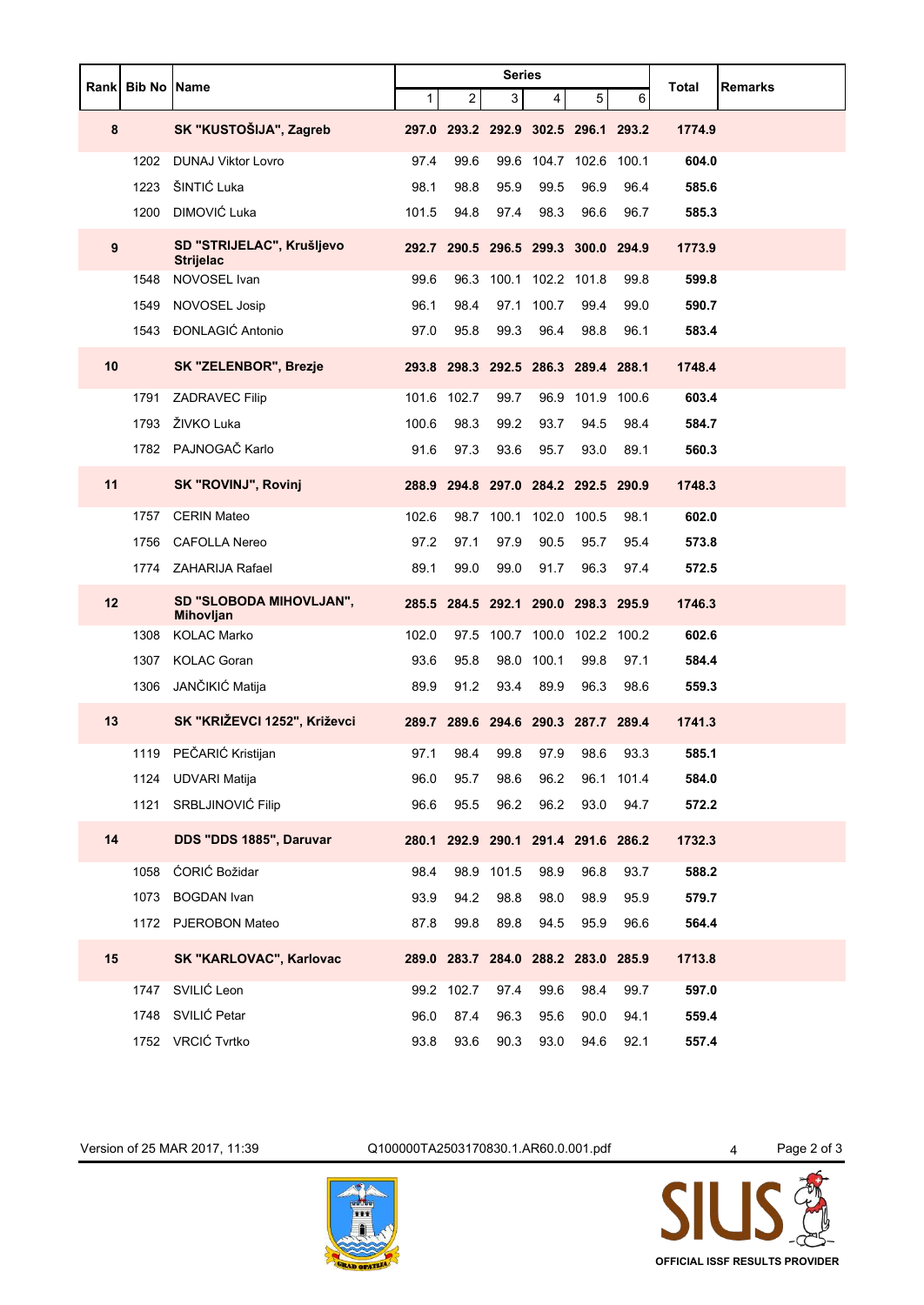|    |      | <b>Rankl Bib No IName</b> | <b>Series</b> |      |      |      |                                     |       | <b>Total</b> | Remarks |
|----|------|---------------------------|---------------|------|------|------|-------------------------------------|-------|--------------|---------|
|    |      |                           |               | 2    | 3    | 4    | 5                                   | 6     |              |         |
| 16 |      | SK "DVD-OPATIJA", Opatija |               |      |      |      | 271.5 275.6 278.6 269.7 280.8 283.7 |       | 1659.9       |         |
|    | 1687 | KOŠTA Ivan                | 98.6          | 98.7 | 99.7 | 97.7 | 99.0                                | 101.5 | 595.2        |         |
|    | 1680 | BOŽIĆ Lucijan             | 87.3          | 89.4 | 90.1 | 85.1 | 88.2                                | 94.0  | 534.1        |         |
|    | 1684 | HRŽIĆ Adrijan             | 85.6          | 87.5 | 88.8 | 86.9 | 93.6                                | 88.2  | 530.6        |         |
| 17 |      | <b>SK "DUB", Malinska</b> |               |      |      |      | 266.2 269.2 274.1 264.3 264.1 275.6 |       | 1613.5       |         |
|    | 1590 | LONČAR Danijel            | 90.1          | 92.4 | 94.0 | 95.0 | 93.7                                | 95.3  | 560.5        |         |
|    | 1595 | ŠPLEHAR Patrik            | 91.8          | 91.8 | 92.4 | 91.4 | 85.4                                | 91.9  | 544.7        |         |
|    |      | 1594 POTNAR Filip         | 84.3          | 85.0 | 87.7 | 77.9 | 85.0                                | 88.4  | 508.3        |         |

Protest Date / Time:

**Summary** Number of athletes on this list: 51; Total number of athletes: 65; Total number of teams: 17

| Legend<br><b>Bib Number</b><br><b>Bib No</b> |                                      |      |   | 44CC4A77                              |
|----------------------------------------------|--------------------------------------|------|---|---------------------------------------|
| Version of 25 MAR 2017, 11:39                | Q100000TA2503170830.1.AR60.0.001.pdf | 1A9A | 4 | Page 3 of 3                           |
|                                              | 777                                  |      |   | <b>OFFICIAL ISSF RESULTS PROVIDER</b> |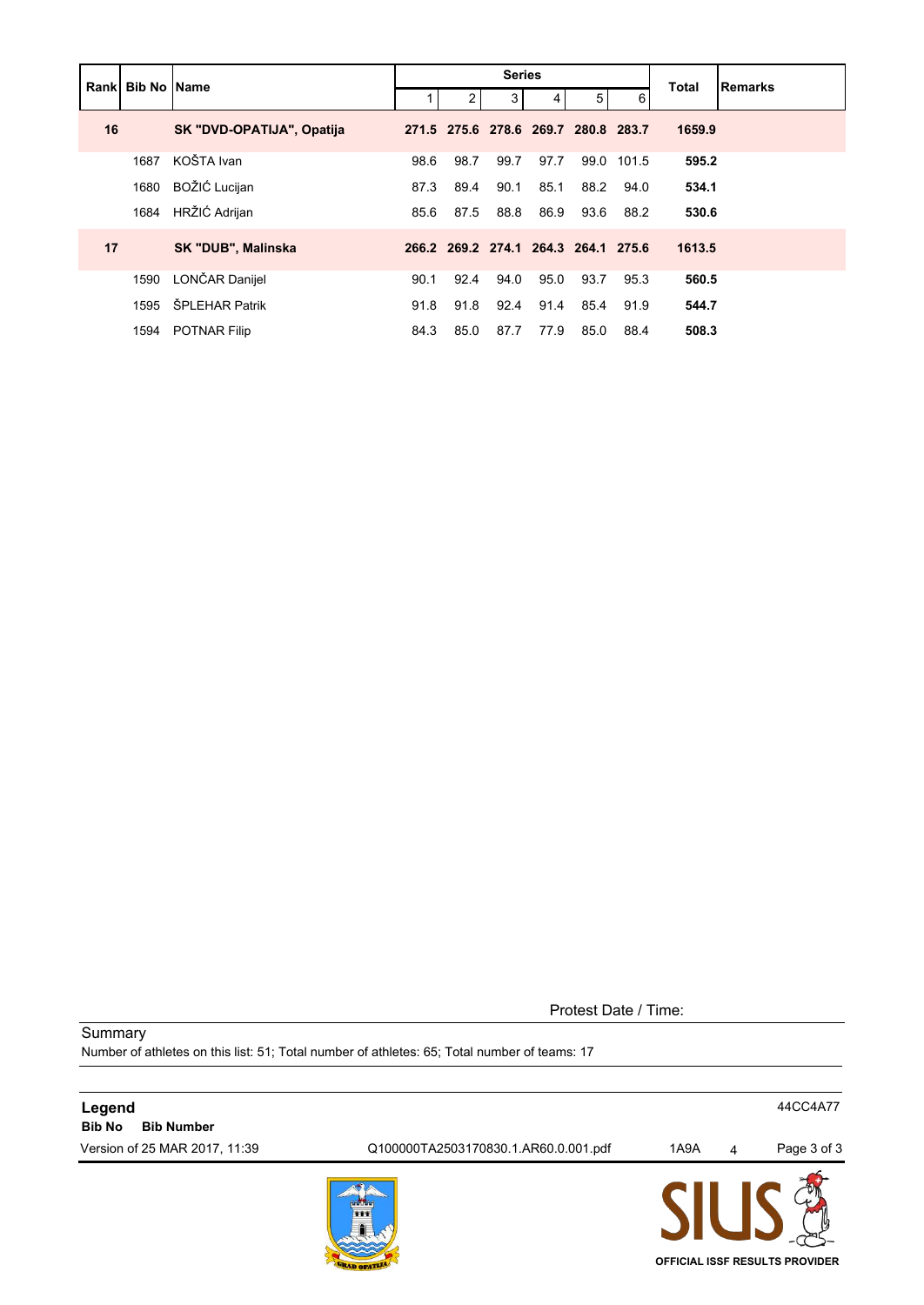

#### **Qualification 10m ZRAČNA PUŠKA JUNIORKE PRVENSTVO HRVATSKE U GAĐANJU ZRAČNIM ORUŽJEM ZA JUNIORE I JUNIORKE RESULTS**



Opatija

SAT 25 MAR 2017, START TIME 12:20

| Rank  FP |       | <b>Bib No   Name</b> |                               | Nation                                | Team                                                                        |       | Series      |                         |            | <b>Total</b> | Remarks     |
|----------|-------|----------------------|-------------------------------|---------------------------------------|-----------------------------------------------------------------------------|-------|-------------|-------------------------|------------|--------------|-------------|
|          |       |                      |                               |                                       |                                                                             | 1     | 2           | 3                       | 4          |              |             |
|          | 1 31  | 1051                 |                               | <b>ACEMENT</b>                        | VUKADIN Danijela <b>DALMACIJ</b> SD "DALMACIJACEMEN 104.1 102.3 104.3 103.8 |       |             |                         |            | 414.5 QF     |             |
|          | 2 21  | 1049                 | <b>URBAS Amadea</b>           | <b>ACEMENT</b>                        | DALMACIJ SD "DALMACIJACEMEN 102.3 102.4 103.7 103.4                         |       |             |                         |            | 411.8 QF     |             |
|          | 3 29  | 1393                 | HRŠAK Petra                   | <u>TRGOVIŠĆ</u><br>E                  | VELIKO SD "VELIKO TRGOVIŠĆ 104.0 100.0 102.7 102.9                          |       |             |                         |            | 409.6 QF     |             |
|          | 4 11  |                      | 1392 HRŠAK Iva                | <b>TRGOVISC</b><br>E                  | VELIKO SD "VELIKO TRGOVIŠĆ                                                  |       |             | 99.2 102.6 100.8 101.6  |            | 404.2 QF     |             |
|          | 5 30  |                      | 1222 SUDAR Natalija           | <b>KUSTOŠIJ</b><br>A                  |                                                                             |       |             | 100.2 100.2 101.0 102.3 |            | 403.7 QF     |             |
|          | 6 30  | 1794                 | <b>BORKO Daria</b>            | $\mathbf R$                           | ZELENBO SK "ZELENBOR", Brezje                                               | 99.9  | 98.9        |                         | 99.8 103.1 | 401.7 QF     |             |
|          | 7 15  | 1261                 | <b>GLAD Melanie</b>           | <u>IVA RI</u>                         | LOKOMOT SK "LOKOMOTIVA", Rije                                               |       | 101.1 100.5 |                         | 98.6 101.5 | 401.7 QF     |             |
|          | 8 3 2 | 1363                 | KRZNAR Anja                   |                                       | MLADOST HASK "MLADOST", Zagr                                                |       | 101.2 98.7  |                         | 99.3 102.0 | 401.2 QF     |             |
|          | 9 26  | 1359                 | <b>HERCEG</b> Estera          |                                       | MLADOST HASK "MLADOST", Zagr                                                |       |             | 97.7 100.1 100.6 100.9  |            | 399.3        |             |
|          | 10 35 | 1264                 |                               | <u>IVA RI</u>                         | JEZIDŽIĆ Vanessa LOKOMOT SK "LOKOMOTIVA", Rije                              |       |             | 99.8 100.3 100.6 98.4   |            | 399.1        |             |
|          | 11 20 | 1301                 | <b>KVAS Laura</b>             | <b>LOKOMOT</b><br><b>IVA VK</b>       |                                                                             | 99.2  |             | 97.4 101.1 101.0        |            | 398.7        |             |
|          | 12 28 | 1093                 | KNEŽIĆ Nikolina               | <b>HVIDRA</b><br><b>SISAK</b>         |                                                                             | 98.4  | 99.1        |                         | 98.5 100.7 | 396.7        |             |
|          | 13 10 | 1610                 | KLOBUČAR Iva                  | <b>TRNJE</b>                          | SD "TRNJE", Zagreb                                                          | 98.1  |             | 98.8 100.8              | 99.0       | 396.7        |             |
| 14       | 4     | 1593                 | MILČETIĆ Martina DUB          |                                       | SK "DUB", Malinska                                                          | 100.6 | 97.4        |                         | 98.0 100.4 | 396.4        |             |
|          | 15 22 | 1585                 | CVRTILA Vedrana DUB           |                                       | SK "DUB", Malinska                                                          | 96.3  |             | 99.6 101.0              | 98.9       | 395.8        |             |
|          | 16 36 | 1360                 |                               |                                       | JURKOVIĆ Matea MLADOST HASK "MLADOST", Zagr                                 | 99.8  | 99.6        | 97.3                    | 99.0       | 395.7        |             |
|          | 17 32 | 1591                 | LULIĆ Lorena                  | <b>DUB</b>                            | SK "DUB", Malinska                                                          | 99.6  | 99.3        |                         | 96.1 100.3 | 395.3        |             |
|          | 18 34 | 1850                 | ABRAMIĆ Barbara STJEPAN       | <b>PETNJARI</b><br>Ć                  |                                                                             |       | 98.1 100.8  | 98.3                    | 97.4       | 394.6        |             |
|          | 19 33 |                      | 1705 VOSKION Natali           | DVD.<br><b>OPATIJA</b>                | SK "DVD-OPATIJA", Opat 98.1 100.0 97.3                                      |       |             |                         | 98.2       | 393.6        |             |
|          | 20 23 | 1691                 | KUKURUZOVIĆ<br>Iva            | <b>DVD</b><br><b>OPATIJA</b>          | SK "DVD-OPATIJA", Opat                                                      |       | 99.9 97.6   | 96.0                    | 99.5       | 393.0        |             |
|          | 21 18 | 1613                 | KOVAČIĆ Vitinia               | <b>TRNJE</b>                          | SD "TRNJE", Zagreb                                                          | 96.5  | 97.3        | 98.9 100.1              |            | 392.8        |             |
|          | 22 25 | 1615                 | MALETIĆ Maša                  | <b>TRNJE</b>                          | SD "TRNJE", Zagreb                                                          | 95.6  |             | 97.2 100.8              | 99.1       | 392.7        |             |
|          | 23 39 | 1396                 | MILOŠEVIĆ<br>Magdalena        | <b>VELIKO</b><br><u>TRGOVIŠĆ</u><br>E | SD "VELIKO TRGOVIŠĆ                                                         | 96.2  |             | 98.8 98.6               | 97.0       | 390.6        |             |
| 24 8     |       | 1940                 | LENARDIĆ<br>Valentina         | <b>RADNIK</b>                         |                                                                             | 98.0  |             | 96.2 95.5 100.8         |            | 390.5        |             |
|          | 25 38 | 1609                 | KLOBUČAR<br>Antonija          | <b>TRNJE</b>                          |                                                                             |       | 95.6 102.7  | 96.9                    | 95.3       | 390.5        |             |
|          |       |                      | Version of 25 MAR 2017, 15:03 |                                       | Q000000IA2503171220.1.AR40.0.001.pdf                                        |       |             |                         | 1A9A       | 3            | Page 1 of 2 |



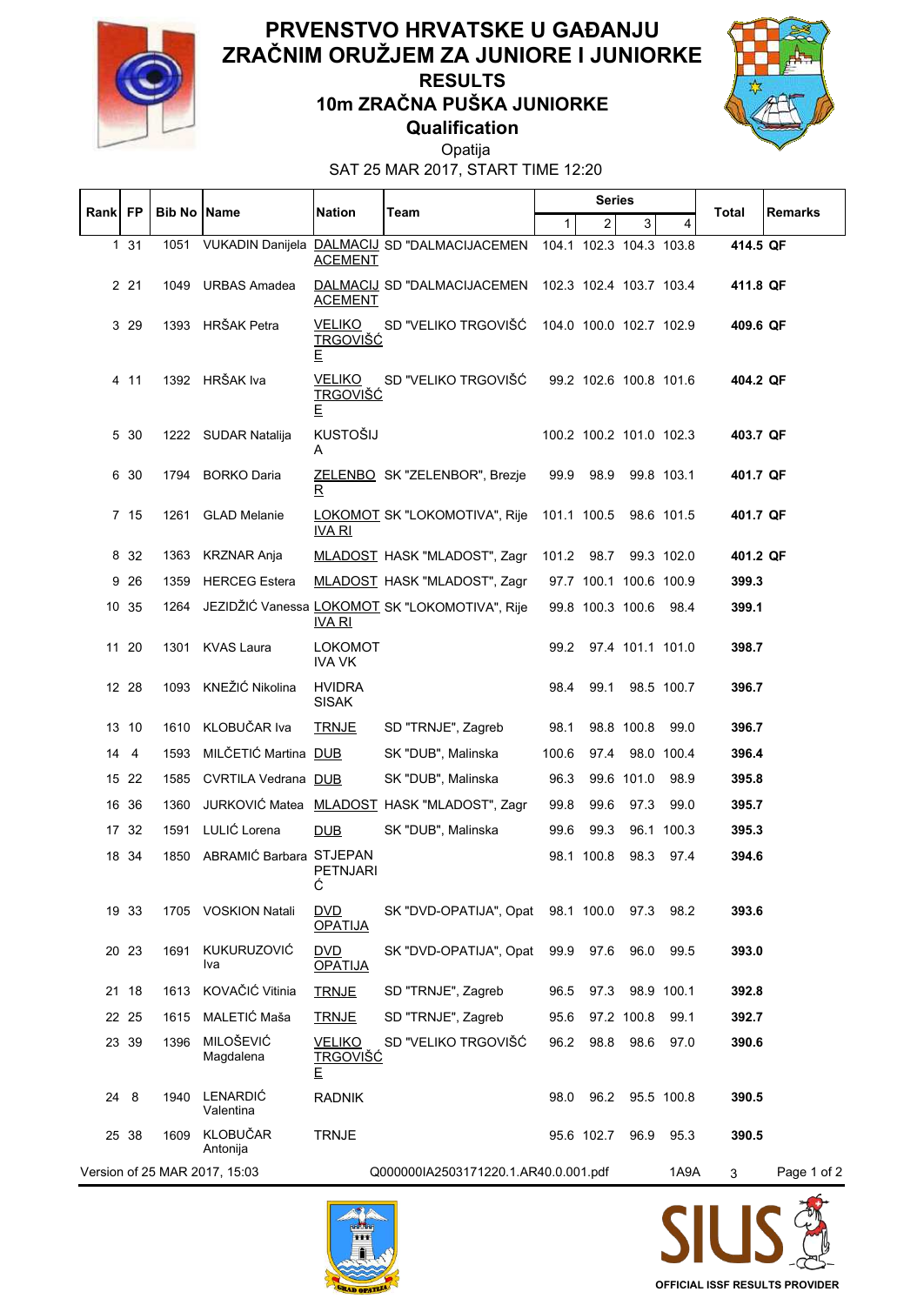| Rankl | FP    | <b>Bib No Name</b> |                                | <b>Nation</b>                          | <b>Team</b>                   |              | <b>Series</b>  |                |      | Total | <b>Remarks</b> |
|-------|-------|--------------------|--------------------------------|----------------------------------------|-------------------------------|--------------|----------------|----------------|------|-------|----------------|
|       |       |                    |                                |                                        |                               | $\mathbf{1}$ | $\overline{c}$ | 3              | 4    |       |                |
|       | 26 22 | 1280               | POPLAŠEN<br>Klementina         | <b>KOŠKA</b>                           | SK "KOŠKA", Koška             | 93.9         | 97.9           | 98.5           | 99.8 | 390.1 |                |
|       | 27 16 | 2203               | QVARNSTROM<br>Carla            | <b>MALI</b><br>LOŠINJ                  |                               |              | 96.8 101.4     | 95.7           | 95.7 | 389.6 |                |
|       | 28 26 | 1395               | KOLARIĆ Marta                  | <b>VELIKO</b><br><b>TRGOVIŠĆ</b><br>E  |                               | 98.7         | 96.4           | 95.3           | 98.4 | 388.8 |                |
| 29    | 5     | 1689               | KRŠANAC Matea                  | <b>DVD</b><br><b>OPATIJA</b>           | SK "DVD-OPATIJA", Opat 97.8   |              | 95.0           | 97.2           | 98.3 | 388.3 |                |
| 30    | 9     | 1887               | <b>KRUPLJANIĆ Stela SAVICA</b> |                                        |                               | 96.7         | 97.4           | 97.1           | 96.5 | 387.7 |                |
|       | 31 14 | 1690               | KUKURUZOVIĆ<br>Ana             | <b>DVD</b><br><b>OPATIJA</b>           |                               | 97.0         | 95.6           | 96.6           | 97.8 | 387.0 |                |
|       | 32 19 |                    | 1634 ADAM Ana                  | <b>KONČAR</b><br><b>ZAGREB</b><br>1786 |                               | 95.9         | 97.8           | 95.2 97.9      |      | 386.8 |                |
|       | 33 37 | 2045               | ŽALAC Darija                   | SOKOL                                  | SK "SOKOL", Bjelovar          |              | 97.2 100.5     | 94.8           | 94.1 | 386.6 |                |
|       | 34 40 | 1790               | VRANČIĆ Lara                   | $\mathbf R$                            | ZELENBO SK "ZELENBOR", Brezje | 99.0         | 95.8           | 92.8           | 98.8 | 386.4 |                |
|       | 35 12 | 1779               | KRALJ Lara                     | $\mathbf R$                            | ZELENBO SK "ZELENBOR", Brezje | 94.9         | 97.9           | 96.6           | 96.3 | 385.7 |                |
|       | 36 33 | 1943               | ŠĆERBEK Alenka RADNIK          |                                        |                               | 101.1        | 94.0           | 95.3           | 94.2 | 384.6 |                |
|       | 37 17 | 1891               | POSAVEC Dunja                  | <b>SAVICA</b>                          |                               | 98.7         | 97.0           | 95.2           | 92.0 | 382.9 |                |
|       | 38 13 | 1679               | ŽUŽIĆ Karla                    | <b>DUB</b>                             |                               | 94.3         | 95.4           | 96.6           | 96.1 | 382.4 |                |
| 39 6  |       | 1173               | ILIJEVIĆ Mirta                 | <b>HVIDRA</b><br><b>SISAK</b>          |                               | 93.8         | 97.2           | 96.6           | 94.7 | 382.3 |                |
| 40    | 3     | 1042               | MILANOVIĆ Klara                | <b>ACEMENT</b>                         | DALMACIJ SD "DALMACIJACEMEN   | 97.8         | 99.5           | 89.6           | 94.4 | 381.3 |                |
| 41    | -28   | 1608               | JUKIĆ PALMA<br>Lucija          | <b>TRNJE</b>                           |                               | 92.2         | 99.0           | 92.9           | 96.8 | 380.9 |                |
|       | 42 23 | 1139               | ČANAKI Maja                    | <b>MARS</b>                            |                               | 95.3         | 97.1           | 96.3           | 91.1 | 379.8 |                |
|       | 43 24 |                    | 1276 BRKIĆ Sara                | <b>KOŠKA</b>                           | SK "KOŠKA", Koška             | 93.2         | 93.4           | 95.5           | 95.2 | 377.3 |                |
|       | 44 27 |                    | 2035 MNOUČEK Vanesa SOKOL      |                                        | SK "SOKOL", Bjelovar          | 92.1         | 96.1           | 90.4 97.1      |      | 375.7 |                |
|       | 45 7  |                    | 1260 ĐEREK Iva                 | <b>LOKOMOT</b><br><b>IVA RI</b>        |                               | 94.3         | 95.3           | 91.7 91.3      |      | 372.6 |                |
|       | 46 25 |                    | 1256 BUDIĆ Tea                 | <u>IVA RI</u>                          | LOKOMOT SK "LOKOMOTIVA", Rije | 94.4         |                | 94.0 91.2 92.6 |      | 372.2 |                |
|       | 47 24 | 2036               | MNOUČEK<br>Veronika            | <b>SOKOL</b>                           | SK "SOKOL", Bjelovar          | 89.8         | 95.7           | 92.9           | 91.0 | 369.4 |                |
|       | 48 27 | 1086               | KASALO Antonia                 | <b>DUBRAVA</b><br>1094                 |                               | 90.2         | 96.8           | 94.9           | 86.4 | 368.3 |                |
|       | 49 34 |                    | 1279 POPLAŠEN<br>Dolores       | <u>KOŠKA</u>                           | SK "KOŠKA", Koška             |              | 96.4 87.1      | 87.9           | 96.6 | 368.0 |                |
|       | 50 31 |                    | 1356 PILEPIĆ Maja              | <b>LOKOMOT</b><br><b>IVA RI</b>        |                               | 90.0         | 93.1           | 88.3 82.1      |      | 353.5 |                |

Protest Date / Time:

**Summary** 

Number of athletes on this list: 50; Total number of athletes: 50; Total number of teams: 10

| Legend                   |                                                   |                   |                                      |    |                     |   | 13674664    |
|--------------------------|---------------------------------------------------|-------------------|--------------------------------------|----|---------------------|---|-------------|
| $\overline{\mathsf{QF}}$ | <b>Team Member</b><br><b>Qualified for Finals</b> | <b>Bib No</b>     | <b>Bib Number</b>                    | FP | <b>Firing Point</b> |   |             |
|                          | Version of 25 MAR 2017, 15:03                     |                   | Q000000IA2503171220.1.AR40.0.001.pdf |    | 1A9A                | 3 | Page 2 of 2 |
|                          |                                                   | <b>TELEVISION</b> |                                      |    |                     |   |             |

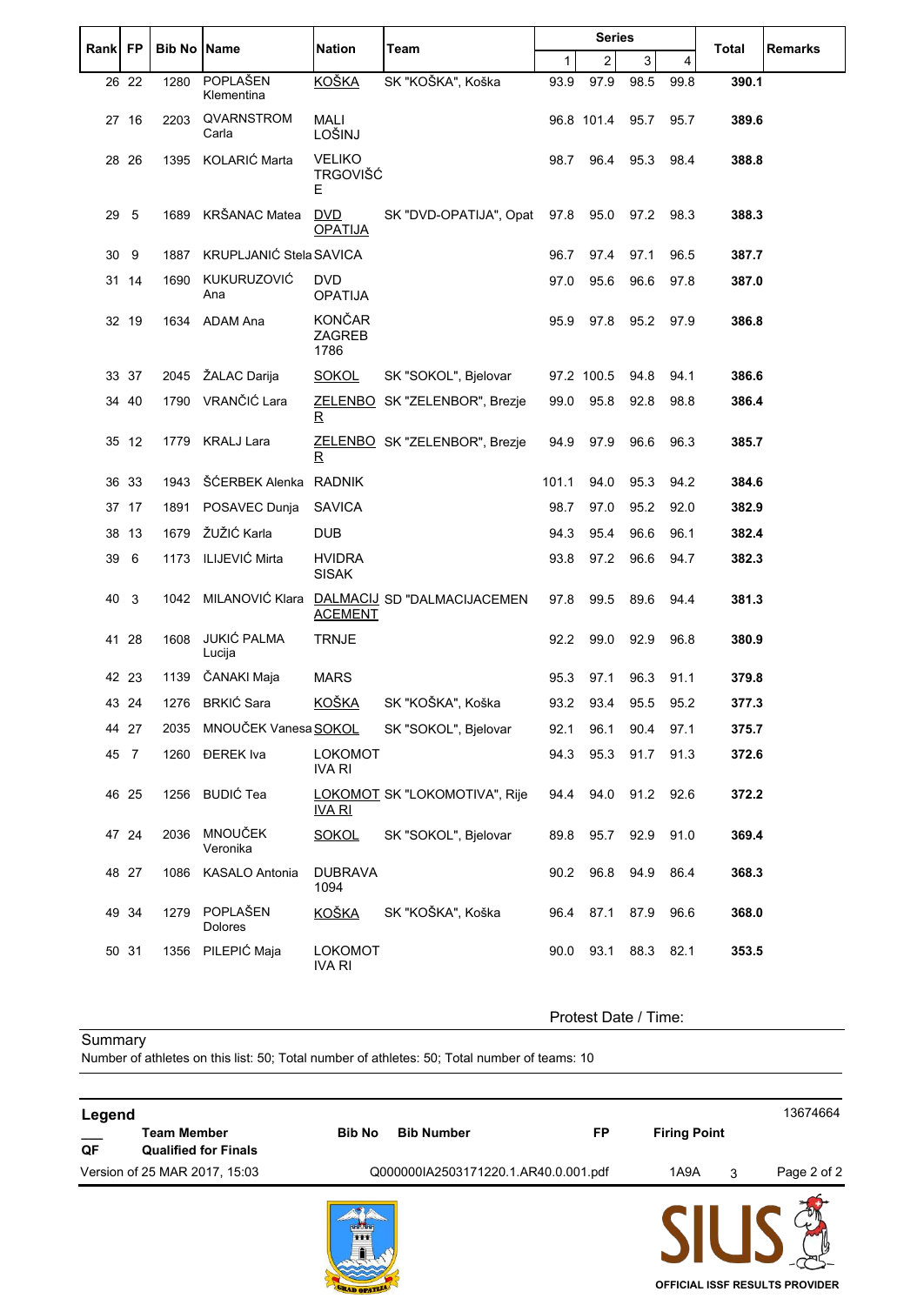

#### **10m ZRAČNA PUŠKA JUNIORKE PRVENSTVO HRVATSKE U GAĐANJU ZRAČNIM ORUŽJEM ZA JUNIORE I JUNIORKE FINAL RESULTS**



SAT 25 MAR 2017, START TIME 12:20 Opatija

|   | Rank Bib No Name |                         |             |                  | Nation/Team     |                     |                                                 | <b>Series</b> |                         |                      |                         | Total      | <b>Remarks</b> |  |
|---|------------------|-------------------------|-------------|------------------|-----------------|---------------------|-------------------------------------------------|---------------|-------------------------|----------------------|-------------------------|------------|----------------|--|
|   |                  |                         |             |                  |                 |                     |                                                 |               | $\mathbf{1}$            | 2 <sup>1</sup>       | 3                       | 4          |                |  |
|   |                  | 1 1051 VUKADIN Danijela |             |                  |                 |                     | <b>DALMACIJACEMENT</b>                          |               |                         |                      | 104.1 102.3 104.3 103.8 |            | 414.5          |  |
|   |                  | Finals shots:           | 9.9         |                  |                 |                     | 10.6 10.7 10.4 10.1                             |               | 10.3 10.5               |                      | 10.2 10.3 10.9          |            | 245.5          |  |
|   |                  |                         | 9.4         | 10.1             |                 | 10.5 10.3           | 9.8                                             |               | 9.5 10.4 10.6 10.4 10.3 |                      |                         |            |                |  |
|   |                  |                         | 9.9         |                  | 10.4 10.1       | 9.9                 |                                                 |               |                         |                      |                         |            |                |  |
|   |                  | 2 1049 URBAS Amadea     |             |                  |                 |                     | DALMACIJACEMENT 102.3 102.4 103.7 103.4         |               |                         |                      |                         |            | 411.8          |  |
|   |                  | Finals shots:           | 10.1        |                  | 9.9 10.3        |                     | 9.8 10.6 10.5                                   |               | 9.1                     |                      | 10.6 10.1               | 9.8        | 241.7          |  |
|   |                  |                         | 9.3         |                  |                 | 10.2 10.5 10.2 10.0 |                                                 | 9.7           |                         |                      | 10.6 10.3 10.0 10.3     |            |                |  |
|   |                  |                         | 10.5        |                  | 9.0 10.8        | 9.5                 |                                                 |               |                         |                      |                         |            |                |  |
|   |                  | 3 1393 HRŠAK Petra      |             |                  |                 |                     | <b>VELIKO TRGOVIŠĆE</b> 104.0 100.0 102.7 102.9 |               |                         |                      |                         |            | 409.6          |  |
|   |                  | Finals shots:           | 9.8         |                  |                 |                     | 8.7 10.2 10.2 10.3                              |               | 9.9 10.3                |                      | 9.5 10.0                | 9.6        | 217.8          |  |
|   |                  |                         | 10.0 10.2   |                  | 9.5             | 9.5                 | 9.9                                             | 10.0          | 10.0                    |                      | 10.3 10.3 10.3          |            |                |  |
|   |                  |                         | 9.5         | 9.8              |                 |                     |                                                 |               |                         |                      |                         |            |                |  |
|   |                  | 4 1222 SUDAR Natalija   |             |                  | KUSTOŠIJA       |                     |                                                 |               |                         |                      | 100.2 100.2 101.0 102.3 |            | 403.7          |  |
|   |                  | Finals shots:           | 10.3        |                  | 8.7 10.3        | 9.2                 | 9.1                                             |               | 10.0 10.5               | 10.9                 | 9.3                     | 9.9        | 197.3          |  |
|   |                  |                         | 10.6        |                  | 9.6 10.1        |                     | 9.8 10.4                                        | 9.2           | 9.5                     | 10.7                 | 10.3                    | 8.9        |                |  |
|   |                  | 5 1392 HRŠAK Iva        |             |                  |                 |                     | VELIKO TRGOVIŠĆE                                |               |                         |                      | 99.2 102.6 100.8 101.6  |            | 404.2          |  |
|   |                  |                         |             |                  |                 |                     |                                                 |               |                         |                      |                         |            |                |  |
|   |                  | Finals shots:           | 10.3<br>8.8 | 9.3              | 9.7 10.4<br>9.9 | 93                  | 9.7 10.3 10.4<br>9.5                            | 9.4           | 9.3<br>9.3              | 9.5                  | 10.6 10.1               | 9.6        | 175.4          |  |
|   |                  |                         |             |                  |                 |                     |                                                 |               |                         |                      |                         |            |                |  |
|   |                  | 6 1261 GLAD Melanie     |             |                  |                 | LOKOMOTIVA RI       |                                                 |               |                         |                      | 101.1 100.5 98.6 101.5  |            | 401.7          |  |
|   |                  | Finals shots:           | 8.1         | 9.2              | 9.7             | 9.7                 | 9.6                                             |               | 9.0 10.8                |                      | 9.9 10.2                | 9.4        | 152.9          |  |
|   |                  |                         | 9.6         |                  | 10.3 9.8        |                     | 8.4 10.6                                        | 8.6           |                         |                      |                         |            |                |  |
|   |                  |                         |             |                  |                 |                     |                                                 |               |                         |                      |                         |            |                |  |
|   |                  | 7 1363 KRZNAR Anja      |             |                  | MLADOST         |                     |                                                 |               |                         | 101.2 98.7           |                         | 99.3 102.0 | 401.2          |  |
|   |                  | Finals shots:           | 9.0         | 9.3              |                 | $9.2$ 10.6          | 9.1                                             | 9.0           | 9.9                     | 8.4                  |                         | 9.6 10.5   | 132.9          |  |
|   |                  |                         | 9.8         | 9.4              | 9.6             | 9.5                 |                                                 |               |                         |                      |                         |            |                |  |
| 8 |                  | 1794 BORKO Daria        |             |                  | ZELENBOR        |                     |                                                 |               |                         | 99.9 98.9            |                         | 99.8 103.1 | 401.7          |  |
|   |                  |                         |             |                  |                 |                     |                                                 |               |                         |                      |                         |            | 113.0          |  |
|   |                  | Finals shots:           | 8.9         | 9.1 10.1<br>10.4 | 9.4             | 9.9                 | 8.6                                             | 8.8           |                         | 9.3 10.3             | 8.5                     | 9.7        |                |  |
|   |                  |                         |             |                  |                 |                     |                                                 |               |                         |                      |                         |            |                |  |
|   |                  |                         |             |                  |                 |                     |                                                 |               |                         |                      |                         |            |                |  |
|   |                  |                         |             |                  |                 |                     |                                                 |               |                         | Protest Date / Time: |                         |            |                |  |

Summary

Number of athletes on this list: 8; Total number of athletes: 50

| Legend        |                               |           |                                             |       |           |   | 823EAD1C                              |
|---------------|-------------------------------|-----------|---------------------------------------------|-------|-----------|---|---------------------------------------|
| <b>Bib No</b> | <b>Bib Number</b>             | <b>SO</b> | Athlete eliminated by Shoot-<br>off for tie | S-off | Shoot-off |   |                                       |
|               | Version of 25 MAR 2017, 17:53 |           | F000000IA2503171720.1.AR40.0.001.pdf        |       | 1A9A      | 3 | Page 1 of 1                           |
|               |                               | 1999      |                                             |       |           |   | <b>OFFICIAL ISSF RESULTS PROVIDER</b> |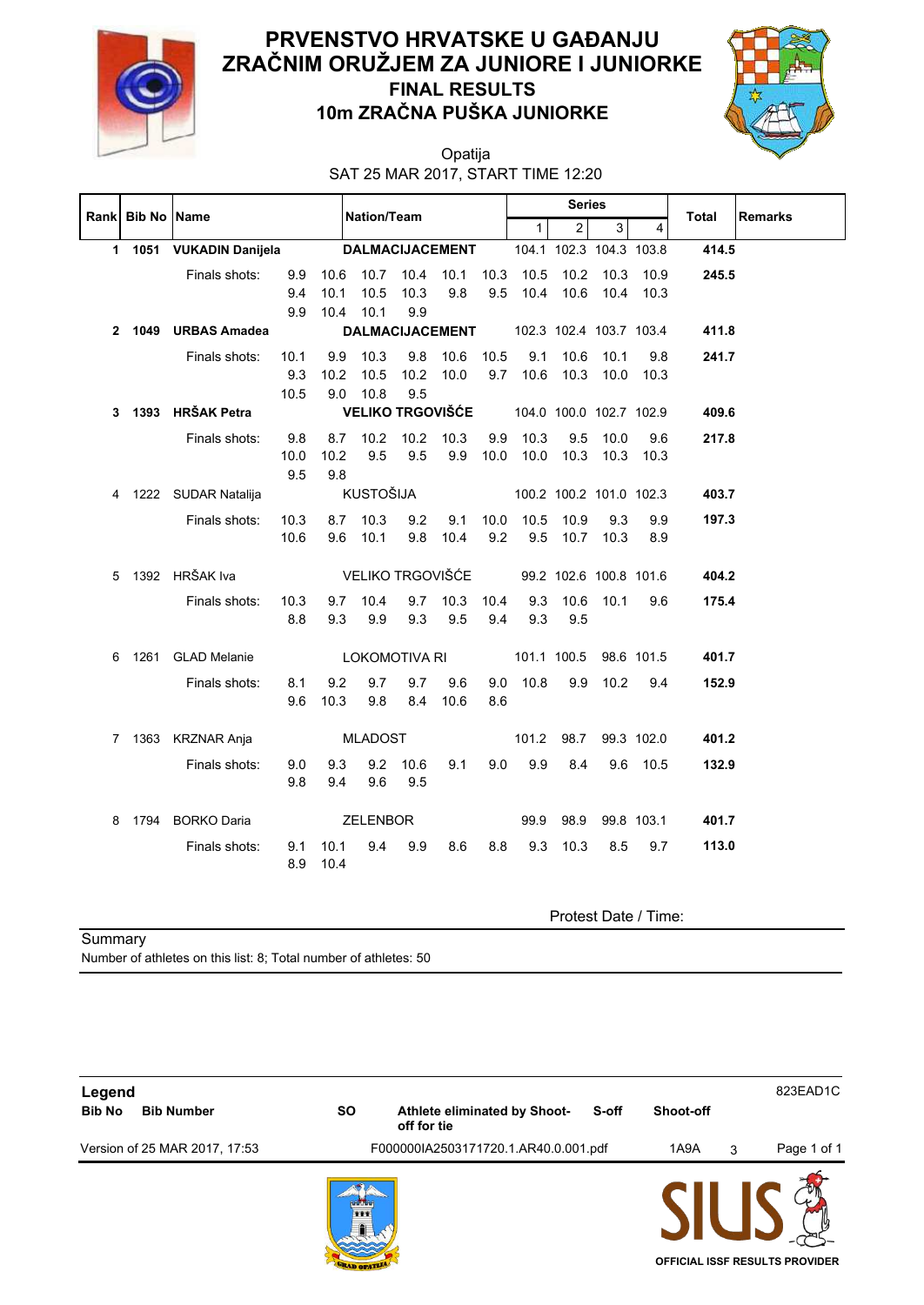

#### **TEAM 10m ZRAČNA PUŠKA JUNIORKE RESULTS**



SAT 25 MAR 2017, START TIME 12:20 Opatija

|                | Rank   Bib No   Name |                                            |              | <b>Series</b> |                         |            | Total  | <b>Remarks</b> |
|----------------|----------------------|--------------------------------------------|--------------|---------------|-------------------------|------------|--------|----------------|
|                |                      |                                            | $\mathbf{1}$ | 2             | 3 <sup>1</sup>          | 4          |        |                |
| 1              |                      | SD "DALMACIJACEMENT", Solin                |              |               | 304.2 304.2 297.6 301.6 |            | 1207.6 |                |
|                | 1051                 | <b>VUKADIN Danijela</b>                    |              |               | 104.1 102.3 104.3 103.8 |            | 414.5  |                |
|                | 1049                 | <b>URBAS Amadea</b>                        |              |               | 102.3 102.4 103.7 103.4 |            | 411.8  |                |
|                | 1042                 | MILANOVIĆ Klara                            | 97.8         | 99.5          | 89.6                    | 94.4       | 381.3  |                |
| $\overline{2}$ |                      | SD "VELIKO TRGOVIŠĆE", Veliko<br>Trgovišće |              |               | 299.4 301.4 302.1 301.5 |            | 1204.4 |                |
|                | 1393                 | HRŠAK Petra                                |              |               | 104.0 100.0 102.7 102.9 |            | 409.6  |                |
|                |                      | 1392 HRŠAK Iva                             |              |               | 99.2 102.6 100.8 101.6  |            | 404.2  |                |
|                |                      | 1396 MILOŠEVIĆ Magdalena                   | 96.2         | 98.8          | 98.6                    | 97.0       | 390.6  |                |
| $\mathbf{3}$   |                      | HASK "MLADOST", Zagreb                     |              |               | 298.7 298.4 297.2 301.9 |            | 1196.2 |                |
|                | 1363                 | <b>KRZNAR Anja</b>                         | 101.2        | 98.7          |                         | 99.3 102.0 | 401.2  |                |
|                | 1359                 | <b>HERCEG Estera</b>                       | 97.7         | 100.1         | 100.6 100.9             |            | 399.3  |                |
|                | 1360                 | JURKOVIĆ Matea                             | 99.8         | 99.6          | 97.3                    | 99.0       | 395.7  |                |
| 4              |                      | SK "DUB", Malinska                         |              |               | 296.5 296.3 295.1 299.6 |            | 1187.5 |                |
|                | 1593                 | MILČETIĆ Martina                           | 100.6        | 97.4          |                         | 98.0 100.4 | 396.4  |                |
|                | 1585                 | <b>CVRTILA Vedrana</b>                     | 96.3         |               | 99.6 101.0              | 98.9       | 395.8  |                |
|                | 1591                 | LULIĆ Lorena                               | 99.6         | 99.3          |                         | 96.1 100.3 | 395.3  |                |
| 5              |                      | SD "TRNJE", Zagreb                         |              |               | 290.2 293.3 300.5 298.2 |            | 1182.2 |                |
|                | 1610                 | KLOBUČAR Iva                               | 98.1         |               | 98.8 100.8              | 99.0       | 396.7  |                |
|                |                      | 1613 KOVAČIĆ Vitinia                       | 96.5         | 97.3          |                         | 98.9 100.1 | 392.8  |                |
|                |                      | 1615 MALETIĆ Maša                          | 95.6         |               | 97.2 100.8              | 99.1       | 392.7  |                |
| 6              |                      | SK "DVD-OPATIJA", Opatija                  |              |               | 295.8 292.6 290.5 296.0 |            | 1174.9 |                |
|                |                      | 1705 VOSKION Natali                        |              | 98.1 100.0    | 97.3                    | 98.2       | 393.6  |                |
|                | 1691                 | KUKURUZOVIĆ Iva                            | 99.9         | 97.6          | 96.0                    | 99.5       | 393.0  |                |
|                | 1689                 | KRŠANAC Matea                              | 97.8         | 95.0          | 97.2                    | 98.3       | 388.3  |                |
| $\overline{7}$ |                      | SK "ZELENBOR", Brezje                      |              |               | 293.8 292.6 289.2 298.2 |            | 1173.8 |                |
|                | 1794                 | <b>BORKO Daria</b>                         | 99.9         | 98.9          |                         | 99.8 103.1 | 401.7  |                |
|                | 1790                 | VRANČIĆ Lara                               | 99.0         | 95.8          | 92.8                    | 98.8       | 386.4  |                |
|                | 1779                 | <b>KRALJ Lara</b>                          | 94.9         | 97.9          | 96.6                    | 96.3       | 385.7  |                |

Version of 25 MAR 2017, 15:04 Q000000TA2503171220.1.AR40.0.001.pdf 3 Page 1 of 2



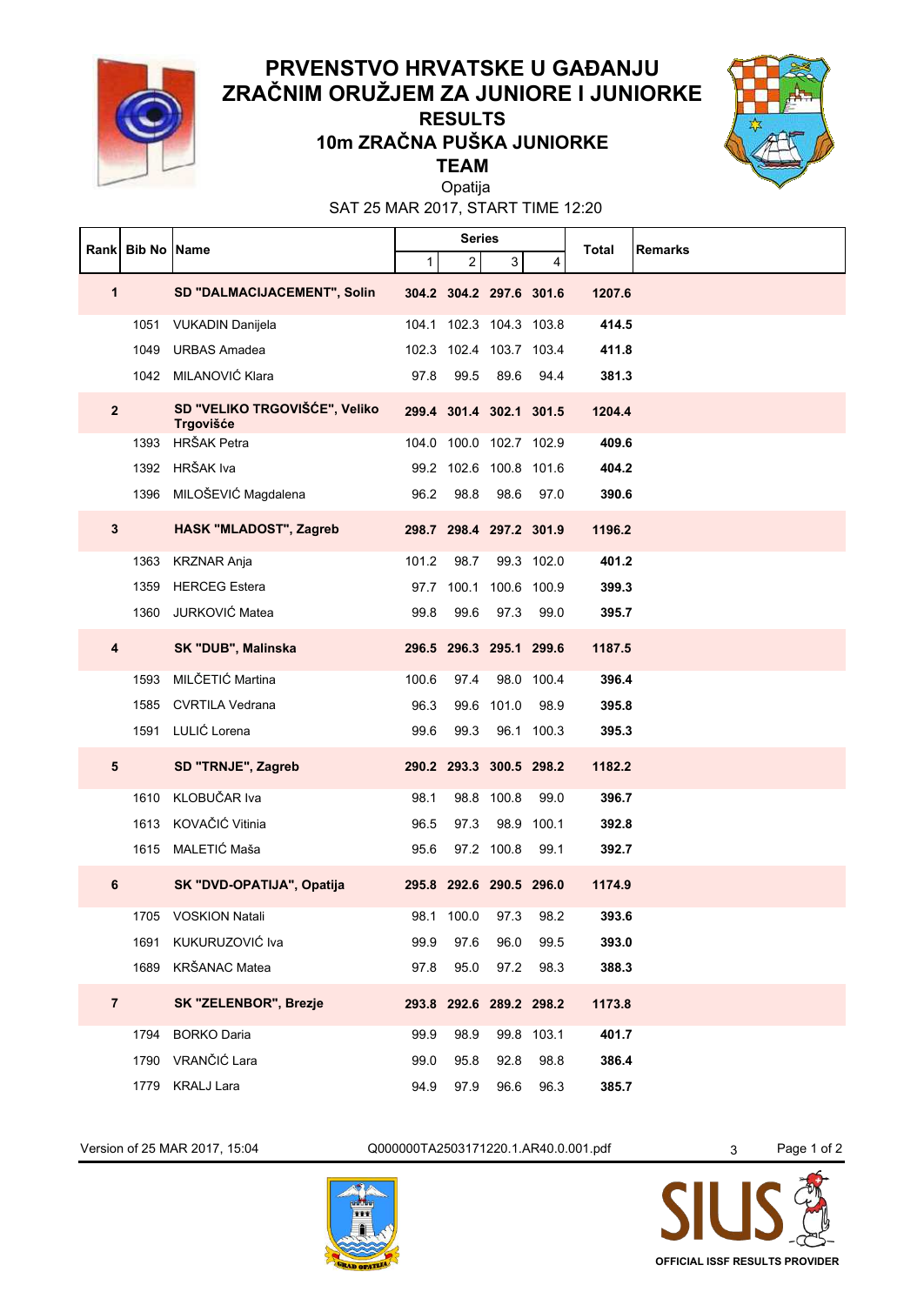|    | <b>Rank Bib No Name</b> |                         |      | <b>Series</b>  |                         |            | Total  | <b>Remarks</b> |
|----|-------------------------|-------------------------|------|----------------|-------------------------|------------|--------|----------------|
|    |                         |                         |      | $\overline{2}$ | 3                       | 4          |        |                |
| 8  |                         | SK "LOKOMOTIVA", Rijeka |      |                | 295.3 294.8 290.4 292.5 |            | 1173.0 |                |
|    | 1261                    | <b>GLAD Melanie</b>     |      | 101.1 100.5    |                         | 98.6 101.5 | 401.7  |                |
|    | 1264                    | JEZIDŽIĆ Vanessa        |      |                | 99.8 100.3 100.6 98.4   |            | 399.1  |                |
|    | 1256                    | BUDIĆ Tea               | 94.4 | 94.0           |                         | 91.2 92.6  | 372.2  |                |
| 9  |                         | SK "KOŠKA", Koška       |      |                | 283.5 278.4 281.9 291.6 |            | 1135.4 |                |
|    | 1280                    | POPLAŠEN Klementina     | 93.9 | 97.9           | 98.5                    | 99.8       | 390.1  |                |
|    | 1276                    | BRKIĆ Sara              | 93.2 | 93.4           | 95.5                    | 95.2       | 377.3  |                |
|    |                         | 1279 POPLAŠEN Dolores   | 96.4 | 87.1           | 87.9                    | 96.6       | 368.0  |                |
| 10 |                         | SK "SOKOL", Bjelovar    |      |                | 279.1 292.3 278.1 282.2 |            | 1131.7 |                |
|    | 2045                    | ŽALAC Darija            |      | 97.2 100.5     | 94.8                    | 94.1       | 386.6  |                |
|    | 2035                    | MNOUČEK Vanesa          | 92.1 | 96.1           | 90.4                    | 97.1       | 375.7  |                |
|    | 2036                    | MNOUČEK Veronika        | 89.8 | 95.7           | 92.9                    | 91.0       | 369.4  |                |

Protest Date / Time:

**Summary** Number of athletes on this list: 30; Total number of athletes: 50; Total number of teams: 10

| Legend<br><b>Bib No</b><br><b>Bib Number</b> |                                      |      |   | 9B6F4010                              |
|----------------------------------------------|--------------------------------------|------|---|---------------------------------------|
| Version of 25 MAR 2017, 15:04                | Q000000TA2503171220.1.AR40.0.001.pdf | 1A9A | 3 | Page 2 of 2                           |
|                                              | 111<br><b>AD OPA</b>                 |      |   | <b>OFFICIAL ISSF RESULTS PROVIDER</b> |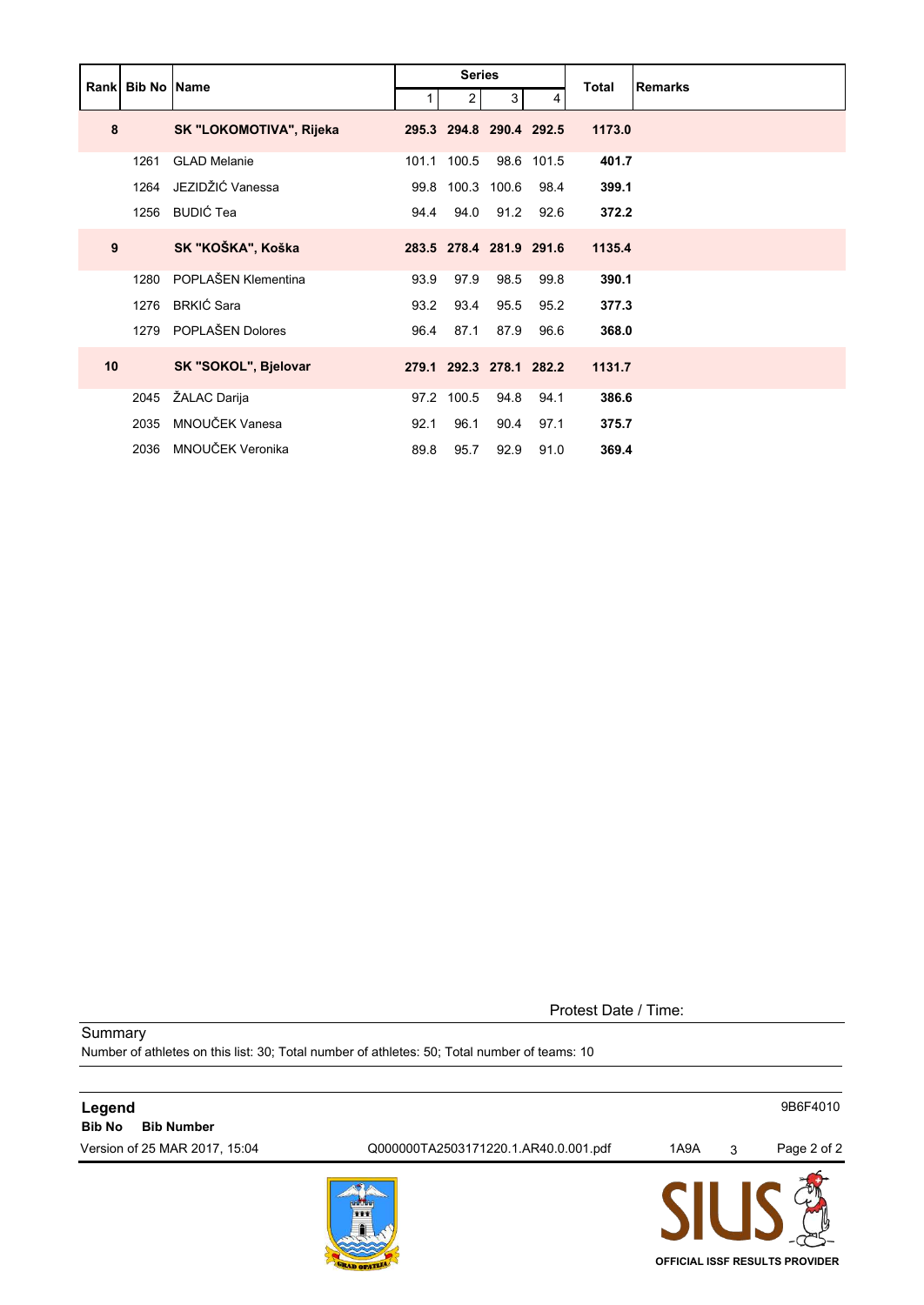

#### **Qualification 10m ZRAČNI PIŠTOLJ JUNIORI RESULTS**



SAT 25 MAR 2017, START TIME 12:20 Opatija

| Rank FP      |                | <b>Bib No Name</b> |                          | <b>Nation</b>                          | Team                       |              |                | <b>Series</b> |    |                |         | Total      |
|--------------|----------------|--------------------|--------------------------|----------------------------------------|----------------------------|--------------|----------------|---------------|----|----------------|---------|------------|
|              |                |                    |                          |                                        |                            | $\mathbf{1}$ | $\overline{2}$ | 3             | 4  | $\overline{5}$ | $\,6\,$ |            |
| $\mathbf{1}$ | $\overline{4}$ | 1158               | ĆELIĆ Leon Luka          | <b>OSIJEK</b><br>1784                  | GSD "OSIJEK 1784", Osij    | 96           | 93             | 93            | 92 | 94             | 93      | 561-11x    |
| $\mathbf{2}$ | $\overline{2}$ | 1037               | KRIŠTO Ante              | <b>DALMACIJ</b><br><b>ACEMENT</b>      |                            | 94           | 94             | 93            | 92 | 91             | 94      | 558-12x    |
| 3            | 9              | 1162               | <b>BUTKOVIĆ Borna</b>    | <b>OSIJEK</b><br>1784                  | GSD "OSIJEK 1784", Osij    | 96           | 92             | 92            | 92 | 91             | 94      | 557-12x    |
| 4            | 6              | 1567               | JOZIĆ Martin             | <b>VINKOVCI</b>                        |                            | 93           | 90             | 90            | 94 | 91             | 92      | 550-8x     |
| 5            | 15             | 1712               | <b>SLOTA Marko</b>       |                                        | MAGNUM SK "MAGNUM", Kutina | 88           | 88             | 88            | 92 | 95             | 93      | 544-10x    |
| 6            | 13             | 1163               | <b>ZADRAVEC Filip</b>    | <b>OSIJEK</b><br>1784                  | GSD "OSIJEK 1784", Osij    | 93           | 93             | 92            | 87 | 87             | 91      | 543-10x    |
|              | 7.14           | 1053               | ŽERAVICA Marko           | <b>DALMACIJ</b><br><b>ACEMENT</b>      |                            | 92           | 90             | 92            | 86 | 92             | 91      | 543- 6x    |
| 8            | 11             | 1827               | DABO PERANIĆ<br>Tomislav | ZADAR                                  |                            | 89           | 92             | 87            | 87 | 91             | 86      | $532 - 3x$ |
| 9            | 18             | 1662               | ŠPIRELJA Luka            | <b>KONČAR</b><br><b>ZAGREB</b><br>1786 | SD "KONČAR-ZAGREB 1        | 91           | 87             | 87            | 88 | 92             | 86      | $531 - 8x$ |
| 10           | 17             | 1715               | ŽIGOLIĆ Ivan             |                                        | MAGNUM SK "MAGNUM", Kutina | 87           | 91             | 86            | 87 | 89             | 89      | 529-8x     |
| 11           | 1              | 1014               | <b>BILOŠ Josip</b>       | <b>CENTAR</b>                          |                            | 79           | 87             | 90            | 91 | 93             | 88      | 528-7x     |
| 12           | 3              | 1831               | <b>DREZGA Luka</b>       | <b>KONČAR</b><br><b>ZAGREB</b><br>1786 | SD "KONČAR-ZAGREB 1        | 84           | 93             | 83            | 86 | 93             | 89      | 528-5x     |
|              | 13 16          | 1926               | <b>TUMBAS Leo</b>        | <b>OSIJEK</b><br>1784                  |                            | 88           | 91             | 87            | 86 | 91             | 84      | 527-0x     |
|              | 14 10          | 1011               | <b>RUPA Robert</b>       | <b>POLICAJA</b><br>C                   |                            | 88           | 85             | 91            | 87 | 86             | 83      | 520- 7x    |
| 15           | 5              | 1645               | <b>GUBIJAN Tino</b>      | <u>KONČAR</u><br><b>ZAGREB</b><br>1786 | SD "KONČAR-ZAGREB 1        | 84           | 85             | 80            | 91 | 87             | 85      | $512 - 3x$ |
| 16           | $\overline{7}$ | 1022               | MAĐAREVIĆ Ante CENTAR    |                                        |                            | 79           | 75             | 76            | 79 | 74             | 76      | 459-2x     |
|              | 17 12          | 2191               | PAVLEŠIĆ Toni            |                                        | MAGNUM SK "MAGNUM", Kutina | 64           | 68             | 68            | 71 | 66             | 56      | $393 - 3x$ |

**Summary** 

Protest Date / Time:

**Legend** EB42C2DE **\_\_\_ Team Member Bib No Bib Number FP Firing Point QF Qualified for Finals Rem Remarks** Version of 25 MAR 2017, 13:31 Q100000IA2503171220.1.AP60.0.001.pdf 1A9A 2 Page 1 of 1

Number of athletes on this list: 17; Total number of athletes: 17; Total number of teams: 3

**OFFICIAL ISSF RESULTS PROVIDER**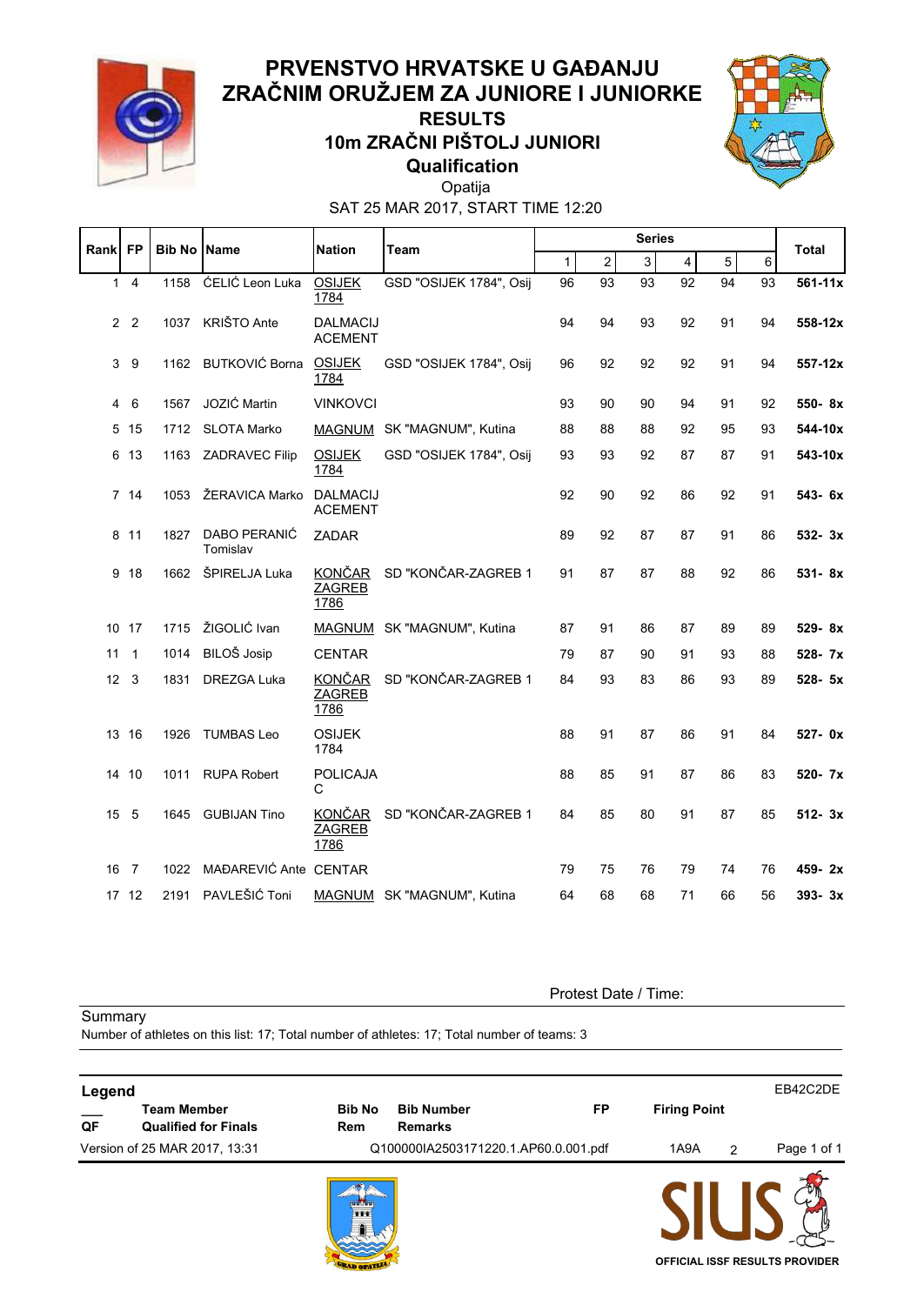

### **10m ZRAČNI PIŠTOLJ JUNIORI**



SAT 25 MAR 2017, START TIME 12:20 Opatija

|              |                    |                            |             | Nation/Team         |                       |             |              | <b>Series</b>  |                      |                |             |             |             |         |
|--------------|--------------------|----------------------------|-------------|---------------------|-----------------------|-------------|--------------|----------------|----------------------|----------------|-------------|-------------|-------------|---------|
| Rank         | <b>Bib No Name</b> |                            |             |                     |                       |             | $\mathbf{1}$ | $\overline{2}$ | $\mathbf{3}$         | $\overline{4}$ | 5           | 6           | Total       | Remarks |
| $\mathbf{1}$ | 1037               | <b>KRIŠTO Ante</b>         |             |                     | <b>DALMACIJACEME</b>  |             | 94           | 94             | 93                   | 92             | 91          | 94          | 558-12x     |         |
|              |                    |                            | NΤ          |                     |                       |             |              |                |                      |                |             |             |             |         |
|              |                    | Finals shots:              | 10.7        | 9.9                 | 10.7                  | 10.1        | 10.6         | 8.7            | 9.4                  | 10.6           | 10.0        | 10.5        | 240.0       |         |
|              |                    |                            | 10.6        | 10.4                | 9.7                   | 10.4        | 9.1          | 9.7            | 10.7                 | 9.7            | 9.8         | 8.8         |             |         |
| $\mathbf{2}$ | 1158               | ĆELIĆ Leon Luka            | 9.4         | 10.4<br>OSIJEK 1784 | 10.2                  | 9.9         | 96           | 93             | 93                   | 92             | 94          | 93          | $561 - 11x$ |         |
|              |                    |                            |             |                     |                       |             |              |                |                      |                |             |             |             |         |
|              |                    | Finals shots:              | 10.1<br>8.6 | 9.7<br>9.7          | 10.2<br>10.2          | 10.4<br>9.2 | 8.1<br>10.3  | 9.7<br>10.1    | 10.7<br>10.2         | 8.6<br>10.2    | 10.3<br>9.7 | 8.3<br>10.0 | 230.5       |         |
|              |                    |                            | 9.3         | 9.2                 | 8.6                   | 9.1         |              |                |                      |                |             |             |             |         |
| 3            |                    | 1163 ZADRAVEC Filip        |             | OSIJEK 1784         |                       |             | 93           | 93             | 92                   | 87             | 87          | 91          | 543-10x     |         |
|              |                    | Finals shots:              | 10.0        | 9.4                 | 9.5                   | 9.5         | 10.0         | 9.5            | 8.3                  | 10.2           | 9.8         | 9.4         | 207.7       |         |
|              |                    |                            | 9.7         | 9.9                 | 8.7                   | 10.3        | 7.0          | 9.5            | 8.3                  | 9.4            | 10.6        | 10.6        |             |         |
|              |                    |                            | 9.9         | 8.2                 |                       |             |              |                |                      |                |             |             |             |         |
| 4            |                    | 1162 BUTKOVIĆ Borna        |             | OSIJEK 1784         |                       |             | 96           | 92             | 92                   | 92             | 91          | 94          | 557-12x     |         |
|              |                    | Finals shots:              | 9.7         | 9.4                 | 9.2                   | 7.2         | 10.0         | 9.4            | 10.9                 | 8.9            | 8.7         | 7.9         | 186.5       |         |
|              |                    |                            | 9.6         | 9.7                 | 10.1                  | 10.1        | 8.6          | 9.3            | 10.4                 | 9.3            | 8.0         | 10.1        |             |         |
| 5            |                    | 1567 JOZIĆ Martin          |             | <b>VINKOVCI</b>     |                       |             | 93           | 90             | 90                   | 94             | 91          | 92          | 550-8x      |         |
|              |                    |                            |             |                     |                       |             |              |                |                      |                |             |             |             |         |
|              |                    | Finals shots:              | 9.2<br>10.2 | 8.5<br>9.7          | 8.7<br>99             | 10.2<br>9.8 | 8.7<br>10.1  | 10.0<br>9.1    | 10.6<br>8.7          | 7.3<br>8.7     | 9.0         | 7.4         | 165.8       |         |
|              |                    |                            |             |                     |                       |             |              |                |                      |                |             |             |             |         |
| 6            |                    | 1053 ŽERAVICA Marko        | т           |                     | <b>DALMACIJACEMEN</b> |             | 92           | 90             | 92                   | 86             | 92          | 91          | 543- 6x     |         |
|              |                    | Finals shots:              | 10.1        | 8.7                 | 10.6                  | 8.9         | 9.1          | 10.1           | 7.9                  | 9.6            | 7.3         | 9.7         | 142.9       |         |
|              |                    |                            | 9.8         | 7.8                 | 8.2                   | 9.2         | 7.4          | 8.5            |                      |                |             |             |             |         |
|              |                    | 7 1712 SLOTA Marko         |             | <b>MAGNUM</b>       |                       |             | 88           | 88             | 88                   | 92             | 95          | 93          | 544-10x     |         |
|              |                    | Finals shots:              | 8.8         | 10.2                | 8.6                   | 8.7         | 8.5          | 7.0            | 8.9                  | 9.8            | 9.9         | 9.0         | 124.7       |         |
|              |                    |                            | 9.7         | 10.3                | 8.3                   | 7.0         |              |                |                      |                |             |             |             |         |
|              |                    |                            |             |                     |                       |             |              |                |                      |                |             |             |             |         |
| 8            |                    | 1827 DABO PERANIĆ Tomislav |             | ZADAR               |                       |             | 89           | 92             | 87                   | 87             | 91          | 86          | $532 - 3x$  |         |
|              |                    | Finals shots:              | 9.7<br>9.2  | 9.6<br>9.4          | 10.6                  | 8.0         | 8.5          | 8.6            | 8.6                  | 6.8            | 7.5         | 8.8         | 105.3       |         |
|              |                    |                            |             |                     |                       |             |              |                |                      |                |             |             |             |         |
|              |                    |                            |             |                     |                       |             |              |                | Protest Date / Time: |                |             |             |             |         |

**Summary** 

Number of athletes on this list: 8; Total number of athletes: 17

| Legend        |                               |                 |                                             |       |                  |   | D785B57A                              |
|---------------|-------------------------------|-----------------|---------------------------------------------|-------|------------------|---|---------------------------------------|
| <b>Bib No</b> | <b>Bib Number</b>             | <b>SO</b>       | Athlete eliminated by Shoot-<br>off for tie | S-off | <b>Shoot-off</b> |   |                                       |
|               | Version of 25 MAR 2017, 18:36 |                 | F100000IA2503171800.1.AP60.0.001.pdf        |       | 1A9A             | 2 | Page 1 of 1                           |
|               |                               | <b>RAD OPAT</b> |                                             |       |                  |   | <b>OFFICIAL ISSF RESULTS PROVIDER</b> |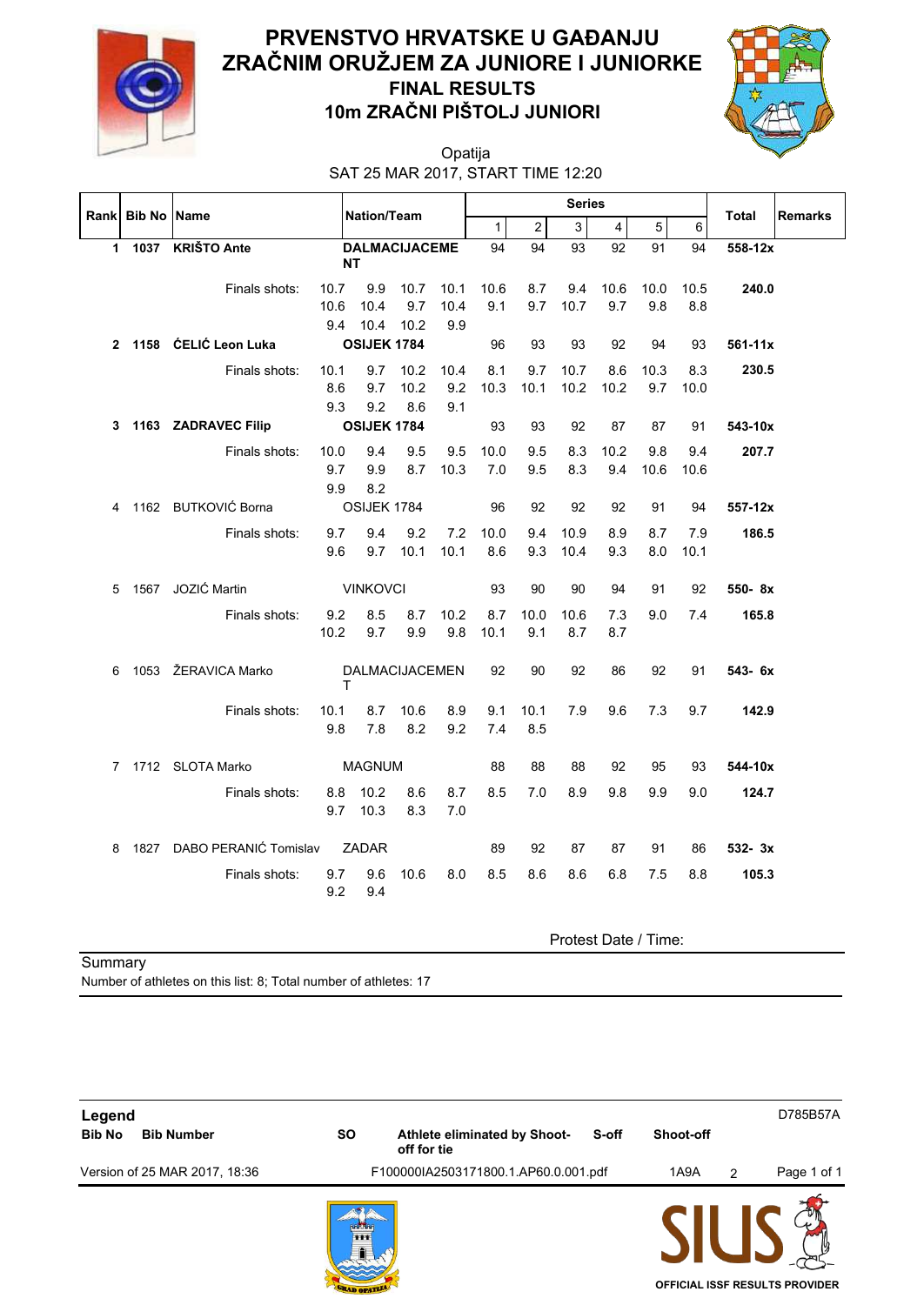

#### **TEAM 10m ZRAČNI PIŠTOLJ JUNIORI RESULTS**



SAT 25 MAR 2017, START TIME 12:20 Opatija

|                | Rank Bib No Name |                                    |     | <b>Series</b> |     |     |                | <b>Total</b> | <b>Remarks</b> |  |
|----------------|------------------|------------------------------------|-----|---------------|-----|-----|----------------|--------------|----------------|--|
|                |                  |                                    | 1   | 2             | 3   | 4   | 5 <sup>1</sup> | 6            |                |  |
| 1              |                  | GSD "OSIJEK 1784", Osijek          | 285 | 278           | 277 | 271 | 272            | 278          | 1661-33x       |  |
|                | 1158             | ĆELIĆ Leon Luka                    | 96  | 93            | 93  | 92  | 94             | 93           | $561 - 11x$    |  |
|                | 1162             | <b>BUTKOVIĆ Borna</b>              | 96  | 92            | 92  | 92  | 91             | 94           | 557-12x        |  |
|                | 1163             | ZADRAVEC Filip                     | 93  | 93            | 92  | 87  | 87             | 91           | 543-10x        |  |
| $\overline{2}$ |                  | SD "KONČAR-ZAGREB 1786",<br>Zagreb | 259 | 265           | 250 | 265 | 272            | 260          | 1571-16x       |  |
|                | 1662             | ŠPIRELJA Luka                      | 91  | 87            | 87  | 88  | 92             | 86           | $531 - 8x$     |  |
|                | 1831             | DREZGA Luka                        | 84  | 93            | 83  | 86  | 93             | 89           | $528 - 5x$     |  |
|                | 1645             | <b>GUBIJAN Tino</b>                | 84  | 85            | 80  | 91  | 87             | 85           | $512 - 3x$     |  |
| 3              |                  | <b>SK "MAGNUM", Kutina</b>         | 239 | 247           | 242 | 250 | 250            | 238          | 1466-21x       |  |
|                | 1712             | <b>SLOTA Marko</b>                 | 88  | 88            | 88  | 92  | 95             | 93           | 544-10x        |  |
|                | 1715             | ŽIGOLIĆ Ivan                       | 87  | 91            | 86  | 87  | 89             | 89           | 529-8x         |  |
|                | 2191             | PAVLEŠIĆ Toni                      | 64  | 68            | 68  | 71  | 66             | 56           | $393 - 3x$     |  |

Protest Date / Time:

**OFFICIAL ISSF RESULTS PROVIDER**

**Summary** Number of athletes on this list: 9; Total number of athletes: 17; Total number of teams: 3

| Legend                             |                                      |      |                | 1FAE6B81    |
|------------------------------------|--------------------------------------|------|----------------|-------------|
| <b>Bib No</b><br><b>Bib Number</b> |                                      |      |                |             |
| Version of 25 MAR 2017, 19:19      | Q100000TA2503171220.1.AP60.0.001.pdf | 1A9A | $\overline{2}$ | Page 1 of 1 |
|                                    | 1999                                 |      |                |             |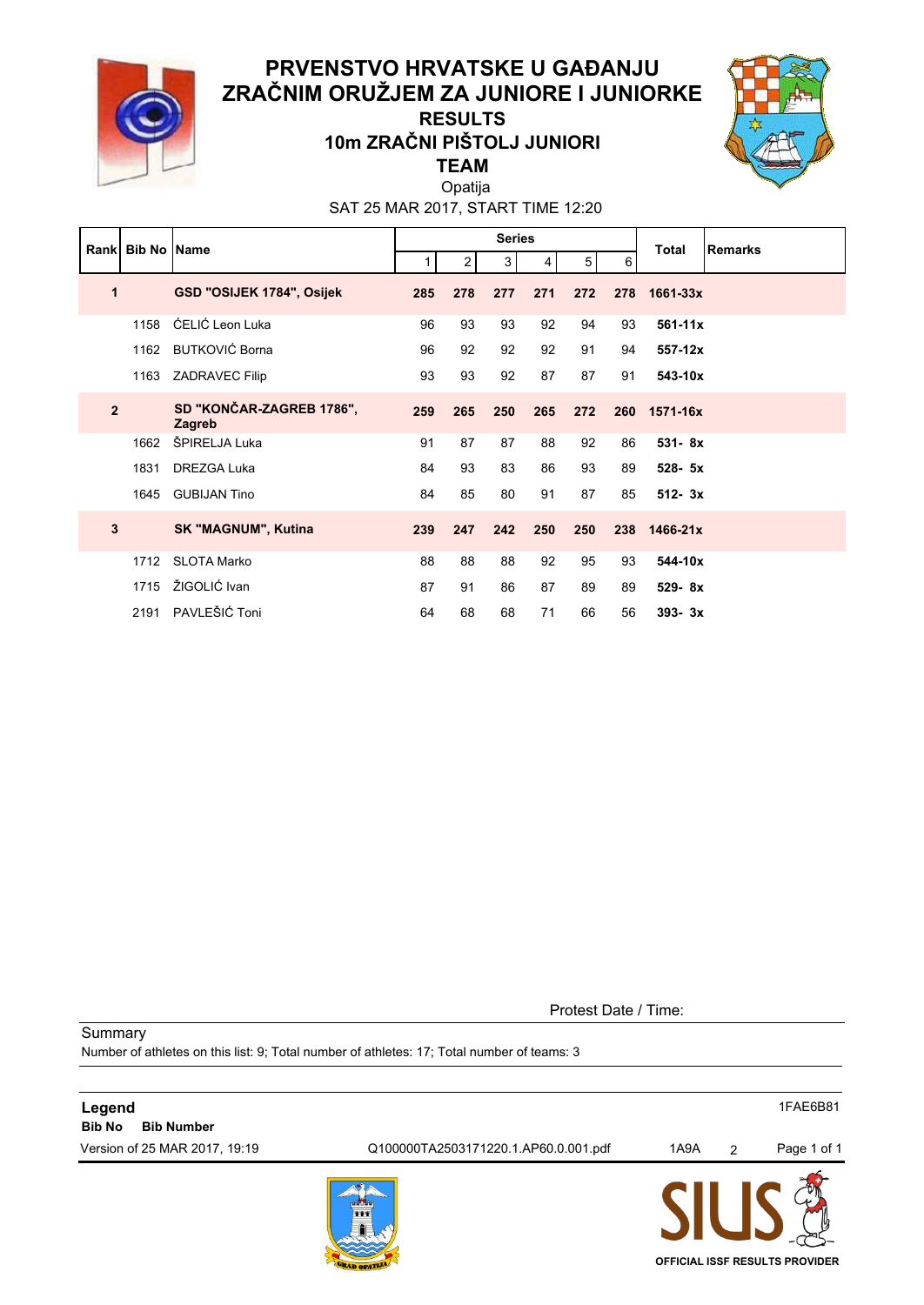

#### **Qualification 10m ZRAČNI PIŠTOLJ JUNIORKE RESULTS**



SAT 25 MAR 2017, START TIME 15:40 Opatija

| Rank FP        |                | <b>Bib No IName</b> |                              | <b>Nation</b>                          | Team                       |    | <b>Series</b>  |              |    | <b>Total</b> | <b>Remarks</b> |
|----------------|----------------|---------------------|------------------------------|----------------------------------------|----------------------------|----|----------------|--------------|----|--------------|----------------|
|                |                |                     |                              |                                        |                            | 1  | $\overline{2}$ | $\mathbf{3}$ | 4  |              |                |
|                | 1114           | 1166                | ŠIMIĆ Teodora                | <b>OSIJEK</b><br>1784                  | GSD "OSIJEK 1784           | 91 | 94             | 94           | 88 | 367-9x QF    |                |
|                | 2 3 3          | 1268                | SILADJEV Marija              | <u>IVA RI</u>                          | LOKOMOT SK "LOKOMOTIVA"    | 89 | 92             | 93           | 93 | 367-6x QF    |                |
|                | 321            | 1164                | ŠTRBAC Marijana Matea OSIJEK | 1784                                   | GSD "OSIJEK 1784           | 83 | 96             | 92           | 93 | 364-6x QF    |                |
| 4              | $\overline{7}$ | 1257                | CIVIĆ Sabina                 | <b>IVA RI</b>                          | LOKOMOT SK "LOKOMOTIVA"    | 94 | 88             | 90           | 87 | 359-4x QF    |                |
| 5              | 18             | 1221                | SEIFERT Gea                  | A                                      | KUSTOŠIJ SK "KUSTOŠIJA", Z | 90 | 85             | 92           | 91 | 358-8x QF    |                |
| 6              | 10             | 1165                | SVETINA Josipa               | <b>OSIJEK</b><br>1784                  | GSD "OSIJEK 1784           | 90 | 85             | 94           | 88 | 357-4x QF    |                |
| $\overline{7}$ | 4              | 1032                | ĆUBELIĆ Vladka               | <b>DALMACIJ</b><br><b>ACEMENT</b>      |                            | 87 | 91             | 91           | 86 | 355-5x QF    |                |
| 8              | -35            | 1884                | OŽEGOVIĆ Lucija              | AΚ                                     | MEDVEŠČ SK "MEDVEŠČAK",    | 88 | 91             | 85           | 90 | 354-7x QF    |                |
| 9              | 5              | 1830                | <b>HALEC Tea</b>             | <b>KONČAR</b><br>ZAGREB<br>1786        |                            | 84 | 95             | 86           | 87 | $352 - 1x$   |                |
| 10             | 8              | 2057                | BUTKOVIĆ Lana                |                                        | MAGNUM SK "MAGNUM", Kut    | 90 | 80             | 87           | 91 | $348-3x$     |                |
| 11             | 36             | 1632                | ŠKARA Natalia                | <b>ZADAR</b>                           | SK "ZADAR", Zadar          | 90 | 79             | 90           | 87 | $346-3x$     |                |
|                | 12 17          | 1638                | BORŠIĆ Pia                   | <b>KONČAR</b><br><b>ZAGREB</b><br>1786 |                            | 89 | 89             | 81           | 85 | $344 - 2x$   |                |
| 13             | 3              | 1169                | ČIŽIĆ Ivana                  | <b>CENTAR</b>                          | SK "CENTAR", Split         | 86 | 86             | 90           | 82 | $344 - 2x$   |                |
| 14             | 15             | 1806                | KALAZIĆ Astrid               | <b>TENJA</b>                           |                            | 91 | 83             | 83           | 86 | $343-3x$     |                |
|                | 15 24          | 1035                | JAJIĆ Oriana                 | <b>DALMACIJ</b><br><b>ACEMENT</b>      |                            | 79 | 88             | 86           | 90 | 343-0x       |                |
|                | 16 19          | 1265                | <b>LOPARAC Karla</b>         | <b>LOKOMOT</b><br><b>IVA RI</b>        |                            | 84 | 84             | 90           | 84 | $342 - 4x$   |                |
|                | 17 13          | 1263                | JEZIDŽIĆ Stella              | <b>IVA RI</b>                          | LOKOMOT SK "LOKOMOTIVA"    | 84 | 84             | 85           | 88 | $341 - 1x$   |                |
|                | 18 23          |                     | 1024 POKLEPOVIĆ Ita          |                                        | CENTAR SK "CENTAR", Split  | 81 | 89             | 83           | 87 | $340 - 4x$   |                |
|                | 19 6           | 1220                | RUŽIĆ Nives                  | A                                      | KUSTOŠIJ SK "KUSTOŠIJA", Z | 84 | 84             | 90           | 82 | $340-1x$     |                |
|                | 20 11          | 1629                | GRANCARIĆ Matea              | <b>ZADAR</b>                           | SK "ZADAR", Zadar          | 86 | 80             | 84           | 88 | $338-2x$     |                |
|                | 21 32          | 1228                | VINKOVIĆ Ivana               | A                                      | KUSTOŠIJ SK "KUSTOŠIJA", Z | 82 | 86             | 83           | 86 | $337 - 2x$   |                |
|                | 22 30          | 1539                | VUCELIĆ Monika               | <b>RJEČINA</b>                         |                            | 88 | 87             | 82           | 76 | $333-2x$     |                |
|                | 23 31          | 1921                | RADMANIĆ Barbara             | <b>CENTAR</b><br>1784                  |                            | 82 | 78             | 86           | 81 | $327 - 3x$   |                |

Version of 25 MAR 2017, 16:29 Q000000IA2503171540.1.AP40.0.001.pdf 1 Page 1 of 2



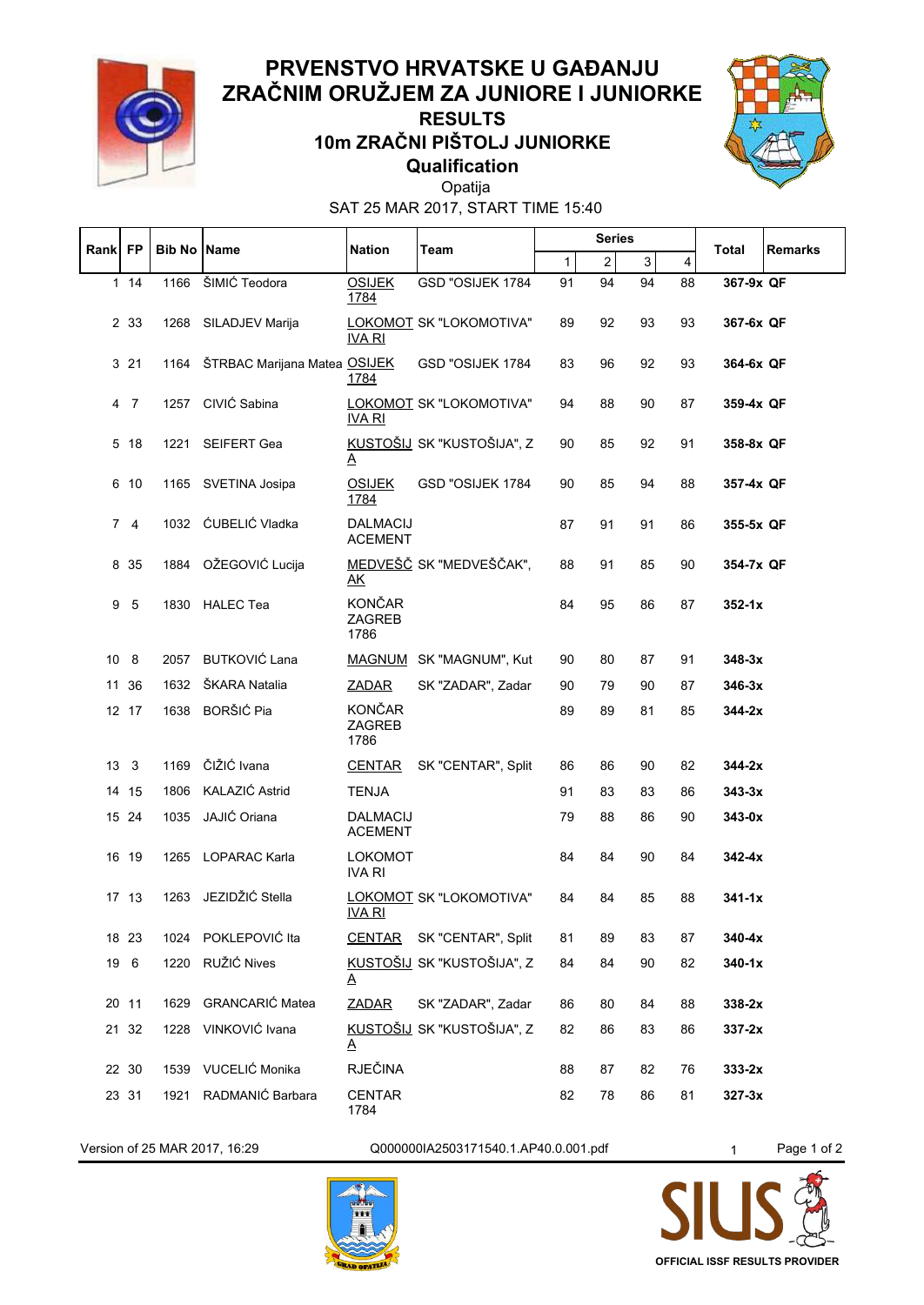|         |                   |                    |                         |                                 |                         | <b>Series</b> |                |    |    |              |                |
|---------|-------------------|--------------------|-------------------------|---------------------------------|-------------------------|---------------|----------------|----|----|--------------|----------------|
| Rank FP |                   | <b>Bib No Name</b> |                         | <b>Nation</b>                   | Team                    |               | $\overline{2}$ | 3  | 4  | <b>Total</b> | <b>Remarks</b> |
|         | 24 25             | 1120               | PERC Ana                | <b>KRIŽEVCI</b><br>1252         |                         | 78            | 86             | 80 | 80 | $324-2x$     |                |
| 25      | 29                | 1872               | MIHALJEVIĆ Marija       | AK                              | MEDVEŠČ SK "MEDVEŠČAK", | 75            | 79             | 78 | 83 | $315-2x$     |                |
| 26      | $12 \overline{ }$ | 1020               | KRALJEVIĆ Lucija        | <b>CENTAR</b>                   | SK "CENTAR", Split      | 81            | 73             | 79 | 79 | $312 - 1x$   |                |
| 27      | 27                | 2189               | KLIŠAN Željka           |                                 | MAGNUM SK "MAGNUM", Kut | 81            | 72             | 74 | 79 | $306-1x$     |                |
| 28      | 9                 | 1870               | KREMENJAŠ Ana           | <u>AK</u>                       | MEDVEŠČ SK "MEDVEŠČAK", | 70            | 74             | 74 | 83 | $301 - 2x$   |                |
| 29      | 28                | 2393               | RAKO Lara               | <b>CENTAR</b>                   |                         | 75            | 71             | 67 | 75 | $288 - 0x$   |                |
|         | 30 34             |                    | 2192 PETRINIĆ Patricija | MAGNUM                          | SK "MAGNUM", Kut        | 69            | 60             | 66 | 52 | $247 - 1x$   |                |
|         | 31 22             | 1631               | ŠKARA Karolina          | ZADAR                           | SK "ZADAR", Zadar       | 71            | 61             | 57 | 53 | $242 - 0x$   |                |
|         |                   | 1021               | LISTEŠ Lena             | <b>CENTAR</b>                   |                         |               |                |    |    |              | <b>DNS</b>     |
|         |                   | 1267               | POŠMUGA Natalia         | <b>LOKOMOT</b><br><b>IVA RI</b> |                         |               |                |    |    |              | <b>DNS</b>     |

Protest Date / Time:

**Summary** 

Number of athletes on this list: 33; Total number of athletes: 33; Total number of teams: 7

| Legend    |                                           |                        |                                                                |                      | 4B4B7DB8                              |
|-----------|-------------------------------------------|------------------------|----------------------------------------------------------------|----------------------|---------------------------------------|
| <b>FP</b> | <b>Team Member</b><br><b>Firing Point</b> | <b>Bib No</b><br>QF    | <b>DNS</b><br><b>Bib Number</b><br><b>Qualified for Finals</b> | <b>Did Not Start</b> |                                       |
|           | Version of 25 MAR 2017, 16:29             |                        | Q000000IA2503171540.1.AP40.0.001.pdf                           | 1A9A                 | Page 2 of 2                           |
|           |                                           | <b>UNITURN</b><br>1999 |                                                                |                      | <b>OFFICIAL ISSF RESULTS PROVIDER</b> |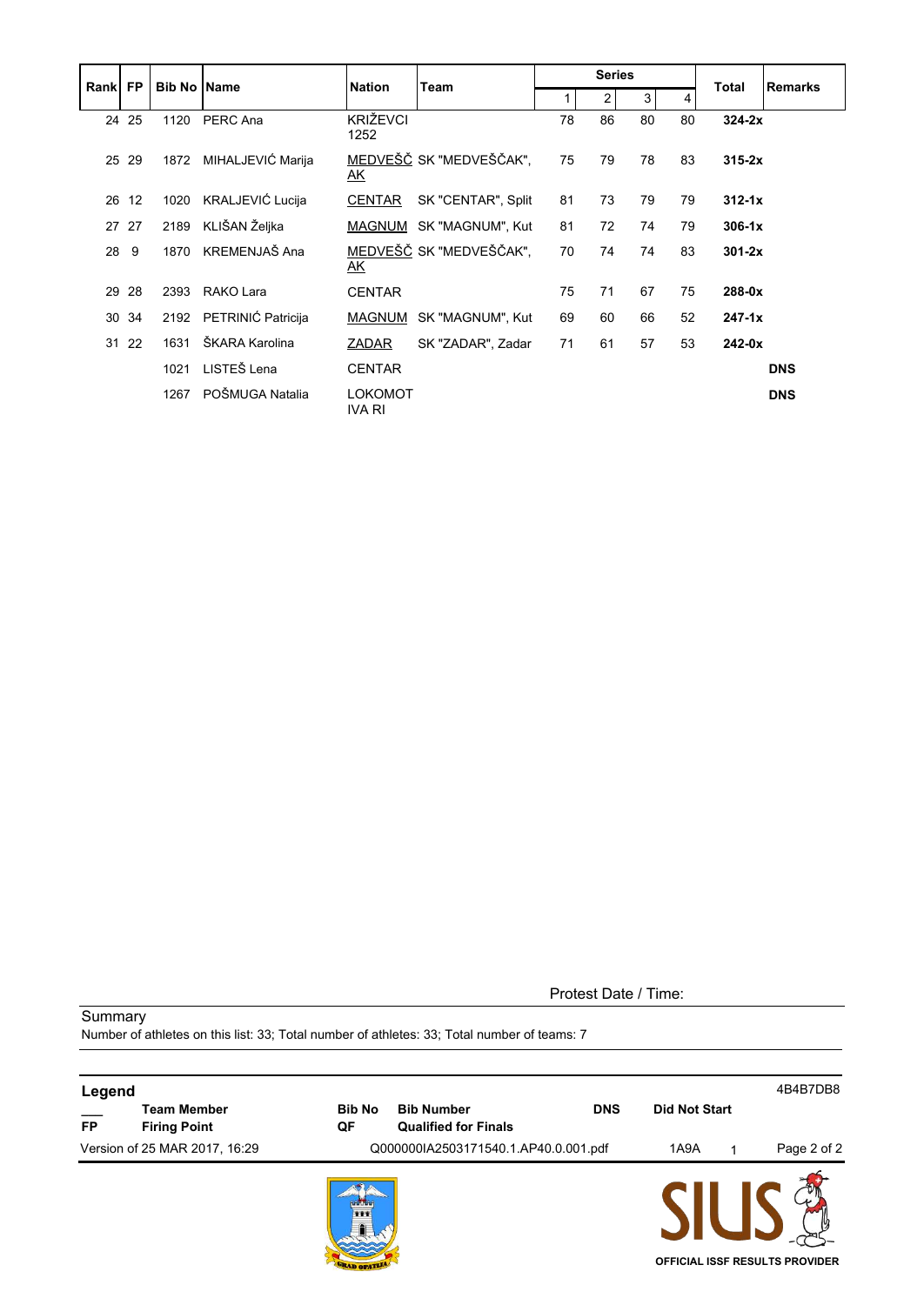

#### **10m ZRAČNI PIŠTOLJ JUNIORKE PRVENSTVO HRVATSKE U GAĐANJU ZRAČNIM ORUŽJEM ZA JUNIORE I JUNIORKE FINAL RESULTS**



SAT 25 MAR 2017, START TIME 15:40 Opatija

| Rank         | <b>Bib No Name</b>   |                              |      |      | Nation/Team      |                        |      |      |              | <b>Series</b>  |              |                         | <b>Total</b> | <b>Remarks</b> |
|--------------|----------------------|------------------------------|------|------|------------------|------------------------|------|------|--------------|----------------|--------------|-------------------------|--------------|----------------|
|              |                      |                              |      |      |                  |                        |      |      | $\mathbf{1}$ | $\overline{2}$ | $\mathbf{3}$ | $\overline{\mathbf{4}}$ |              |                |
|              | 1 1268               | <b>SILADJEV Marija</b>       |      |      |                  | <b>LOKOMOTIVA - RI</b> |      |      | 89           | 92             | 93           | 93                      | 367-6x       |                |
|              |                      | Finals shots:                | 9.5  | 9.5  | 9.7              | 10.1                   | 9.0  | 10.2 | 10.5         | 9.2            | 9.3          | 9.6                     | 231.1        |                |
|              |                      |                              | 10.4 | 9.8  | 9.2              | 9.1                    | 8.1  | 10.6 | 8.8          | 9.0            | 10.8         | 9.7                     |              |                |
|              |                      |                              | 10.5 | 10.7 | 8.4              | 9.4                    |      |      |              |                |              |                         |              |                |
| $\mathbf{2}$ |                      | 1884 OŽEGOVIĆ Lucija         |      |      | <b>MEDVEŠČAK</b> |                        |      |      | 88           | 91             | 85           | 90                      | $354 - 7x$   |                |
|              |                      | Finals shots:                | 10.2 | 9.9  | 8.6              | 9.3                    | 8.8  | 10.1 | 7.3          | 9.0            | 9.8          | 9.0                     | 224.4        |                |
|              |                      |                              | 9.1  | 9.7  | 9.3              | 10.1                   | 8.7  | 9.4  | 10.0         | 8.3            | 10.2         | 9.8                     |              |                |
|              |                      |                              | 9.9  | 8.4  | 9.7              | 9.8                    |      |      |              |                |              |                         |              |                |
|              |                      | 3 1166 ŠIMIĆ Teodora         |      |      | OSIJEK 1784      |                        |      |      | 91           | 94             | 94           | 88                      | $367 - 9x$   |                |
|              |                      | Finals shots:                | 9.3  | 9.3  | 9.2              | 9.9                    | 9.4  | 8.7  | 8.9          | 9.3            | 9.3          | 9.2                     | 202.3        |                |
|              |                      |                              | 8.3  | 10.5 | 9.2              | 9.7                    | 10.1 | 9.5  | 8.4          | 10.7           | 7.9          | 8.7                     |              |                |
|              |                      |                              | 9.0  | 7.8  |                  |                        |      |      |              |                |              |                         |              |                |
|              |                      | 4 1257 CIVIĆ Sabina          |      |      |                  | LOKOMOTIVA - RI        |      |      | 94           | 88             | 90           | 87                      | $359 - 4x$   |                |
|              |                      | Finals shots:                | 10.8 | 9.8  | 8.2              | 9.9                    | 8.5  | 9.7  | 8.7          | 9.2            | 10.0         | 9.6                     | 182.9        |                |
|              |                      |                              | 7.6  | 8.0  | 10.6             | 8.2                    | 9.7  | 8.7  | 8.7          | 10.1           | 10.0         | 6.9                     |              |                |
| 5            |                      | 1165 SVETINA Josipa          |      |      | OSIJEK 1784      |                        |      |      | 90           | 85             | 94           | 88                      | $357 - 4x$   |                |
|              |                      | Finals shots:                | 9.9  | 9.0  | 9.3              | 10.3                   | 8.3  | 9.5  | 10.5         | 9.8            | 5.6          | 8.9                     | 165.7        |                |
|              |                      |                              | 8.5  | 9.9  | 9.5              | 8.5                    | 8.8  | 9.3  | 10.3         | 9.8            |              |                         |              |                |
|              |                      |                              |      |      |                  |                        |      |      |              |                |              |                         |              |                |
| 6            |                      | 1221 SEIFERT Gea             |      |      | <b>KUSTOŠIJA</b> |                        |      |      | 90           | 85             | 92           | 91                      | $358 - 8x$   |                |
|              |                      | Finals shots:                | 9.1  | 9.3  |                  | 9.3 10.1               | 10.6 | 9.7  | 7.6          | 9.2            | 9.6          | 7.6                     | 144.7        |                |
|              |                      |                              | 9.9  | 8.7  | 10.0             | 8.9                    | 6.7  | 8.4  |              |                |              |                         |              |                |
|              |                      | 7 1164 ŠTRBAC Marijana Matea |      |      | OSIJEK 1784      |                        |      |      | 83           | 96             | 92           | 93                      | 364-6x       |                |
|              |                      | Finals shots:                | 10.2 | 9.3  | 7.1              | 8.4                    | 8.9  | 10.6 | 10.5         | 9.3            | 8.9          | 9.1                     | 127.4        |                |
|              |                      |                              | 9.6  | 9.2  | 7.2              | 9.1                    |      |      |              |                |              |                         |              |                |
|              |                      |                              |      |      |                  |                        |      |      |              |                |              |                         |              |                |
| 8            |                      | 1032 ČUBELIĆ Vladka          |      |      |                  | DALMACIJACEMENT        |      |      | 87           | 91             | 91           | 86                      | $355 - 5x$   |                |
|              |                      | Finals shots:                | 7.7  | 9.5  | 8.6              | 9.3                    | 8.7  | 8.6  | 9.0          | 8.7            | 5.2          | 10.0                    | 105.8        |                |
|              |                      |                              | 9.9  | 10.6 |                  |                        |      |      |              |                |              |                         |              |                |
|              |                      |                              |      |      |                  |                        |      |      |              |                |              |                         |              |                |
|              | Protest Date / Time: |                              |      |      |                  |                        |      |      |              |                |              |                         |              |                |

**Summary** 

Number of athletes on this list: 8; Total number of athletes: 33

| Legend        |                               |           |                                             |       |           |   | 5C6E64EC                              |
|---------------|-------------------------------|-----------|---------------------------------------------|-------|-----------|---|---------------------------------------|
| <b>Bib No</b> | <b>Bib Number</b>             | <b>SO</b> | Athlete eliminated by Shoot-<br>off for tie | S-off | Shoot-off |   |                                       |
|               | Version of 25 MAR 2017, 19:17 |           | F000000IA2503171825.1.AP40.0.001.pdf        |       | 1A9A      | 5 | Page 1 of 1                           |
|               |                               | 1999      |                                             |       |           |   | <b>OFFICIAL ISSF RESULTS PROVIDER</b> |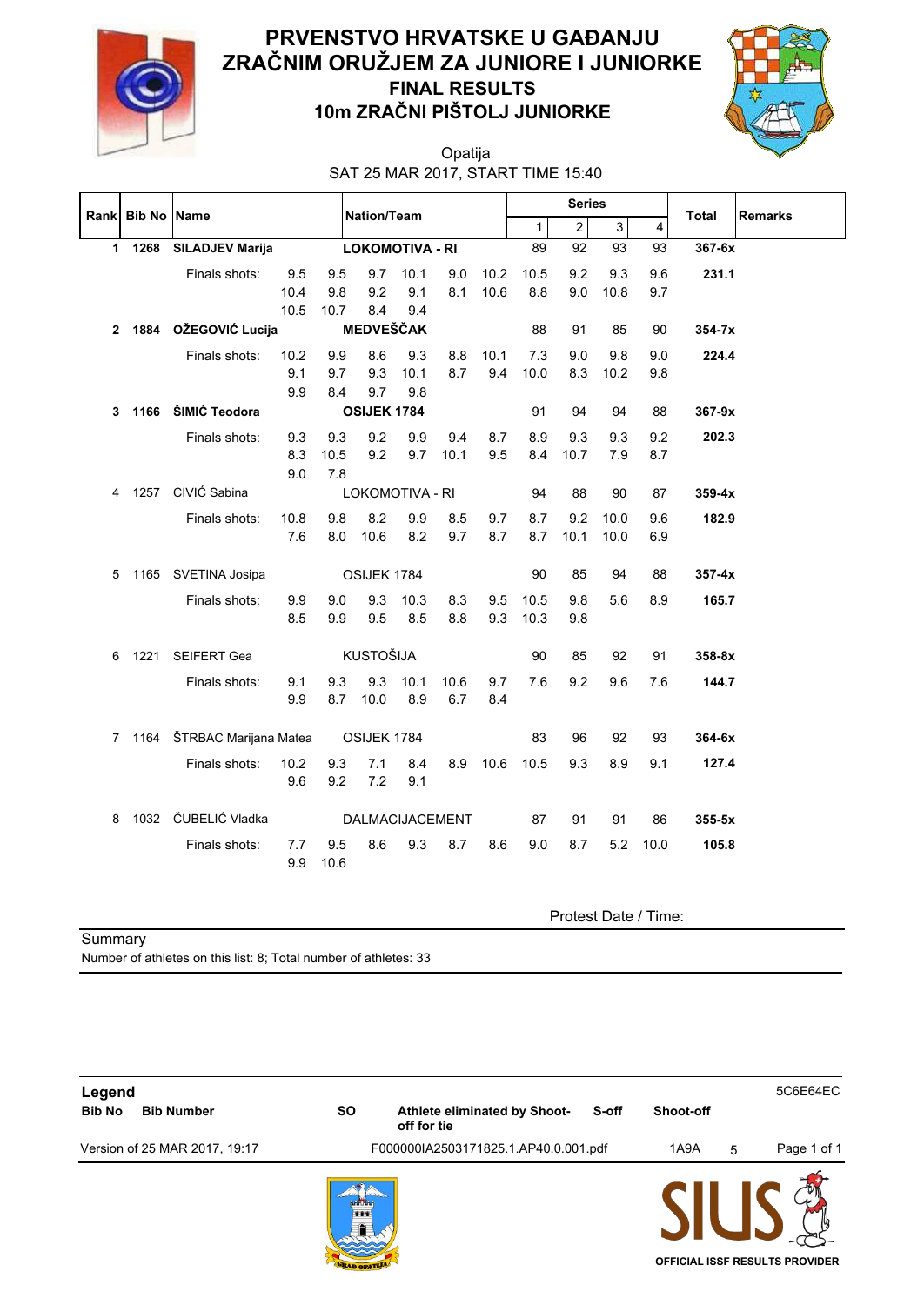

#### **10m ZRAČNI PIŠTOLJ JUNIORKE RESULTS**



**TEAM** Opatija

SAT 25 MAR 2017, START TIME 15:40

| Rank                    |      | <b>Bib No Name</b>         |              | <b>Series</b>  |     |     | <b>Total</b> | <b>Remarks</b> |
|-------------------------|------|----------------------------|--------------|----------------|-----|-----|--------------|----------------|
|                         |      |                            | $\mathbf{1}$ | $\overline{2}$ | 3   | 4   |              |                |
| $\mathbf{1}$            |      | GSD "OSIJEK 1784", Osijek  | 264          | 275            | 280 | 269 | 1088-19x     |                |
|                         | 1166 | ŠIMIĆ Teodora              | 91           | 94             | 94  | 88  | 367-9x       |                |
|                         | 1164 | ŠTRBAC Marijana Matea      | 83           | 96             | 92  | 93  | 364-6x       |                |
|                         |      | 1165 SVETINA Josipa        | 90           | 85             | 94  | 88  | $357 - 4x$   |                |
| $\overline{\mathbf{2}}$ |      | SK "LOKOMOTIVA", Rijeka    | 267          | 264            | 268 | 268 | 1067-11x     |                |
|                         | 1268 | SILADJEV Marija            | 89           | 92             | 93  | 93  | 367-6x       |                |
|                         | 1257 | CIVIĆ Sabina               | 94           | 88             | 90  | 87  | $359 - 4x$   |                |
|                         | 1263 | JEZIDŽIĆ Stella            | 84           | 84             | 85  | 88  | $341 - 1x$   |                |
| $\mathbf{3}$            |      | SK "KUSTOŠIJA", Zagreb     | 256          | 255            | 265 | 259 | 1035-11x     |                |
|                         | 1221 | <b>SEIFERT Gea</b>         | 90           | 85             | 92  | 91  | 358-8x       |                |
|                         | 1220 | RUŽIĆ Nives                | 84           | 84             | 90  | 82  | $340 - 1x$   |                |
|                         | 1228 | VINKOVIĆ Ivana             | 82           | 86             | 83  | 86  | $337-2x$     |                |
| $\overline{\mathbf{4}}$ |      | <b>SK "CENTAR", Split</b>  | 248          | 248            | 252 | 248 | 996-7x       |                |
|                         | 1169 | ČIŽIĆ Ivana                | 86           | 86             | 90  | 82  | $344-2x$     |                |
|                         | 1024 | POKLEPOVIĆ Ita             | 81           | 89             | 83  | 87  | $340 - 4x$   |                |
|                         |      | 1020 KRALJEVIĆ Lucija      | 81           | 73             | 79  | 79  | $312 - 1x$   |                |
| 5                       |      | SK "MEDVEŠČAK", Zagreb     | 233          | 244            | 237 | 256 | 970-11x      |                |
|                         | 1884 | OŽEGOVIĆ Lucija            | 88           | 91             | 85  | 90  | $354 - 7x$   |                |
|                         | 1872 | MIHALJEVIĆ Marija          | 75           | 79             | 78  | 83  | $315-2x$     |                |
|                         |      | 1870 KREMENJAŠ Ana         | 70           | 74             | 74  | 83  | $301 - 2x$   |                |
| 6                       |      | SK "ZADAR", Zadar          | 247          | 220            | 231 | 228 | 926-5x       |                |
|                         | 1632 | ŠKARA Natalia              | 90           | 79             | 90  | 87  | $346-3x$     |                |
|                         | 1629 | GRANCARIĆ Matea            | 86           | 80             | 84  | 88  | 338-2x       |                |
|                         | 1631 | ŠKARA Karolina             | 71           | 61             | 57  | 53  | 242-0x       |                |
| $\overline{7}$          |      | <b>SK "MAGNUM", Kutina</b> | 240          | 212            | 227 | 222 | $901 - 5x$   |                |
|                         | 2057 | <b>BUTKOVIĆ Lana</b>       | 90           | 80             | 87  | 91  | $348-3x$     |                |
|                         | 2189 | KLIŠAN Željka              | 81           | 72             | 74  | 79  | $306-1x$     |                |
|                         | 2192 | PETRINIĆ Patricija         | 69           | 60             | 66  | 52  | $247 - 1x$   |                |

Version of 25 MAR 2017, 16:29 Q000000TA2503171540.1.AP40.0.001.pdf 1A9A 1 Page 1 of 2